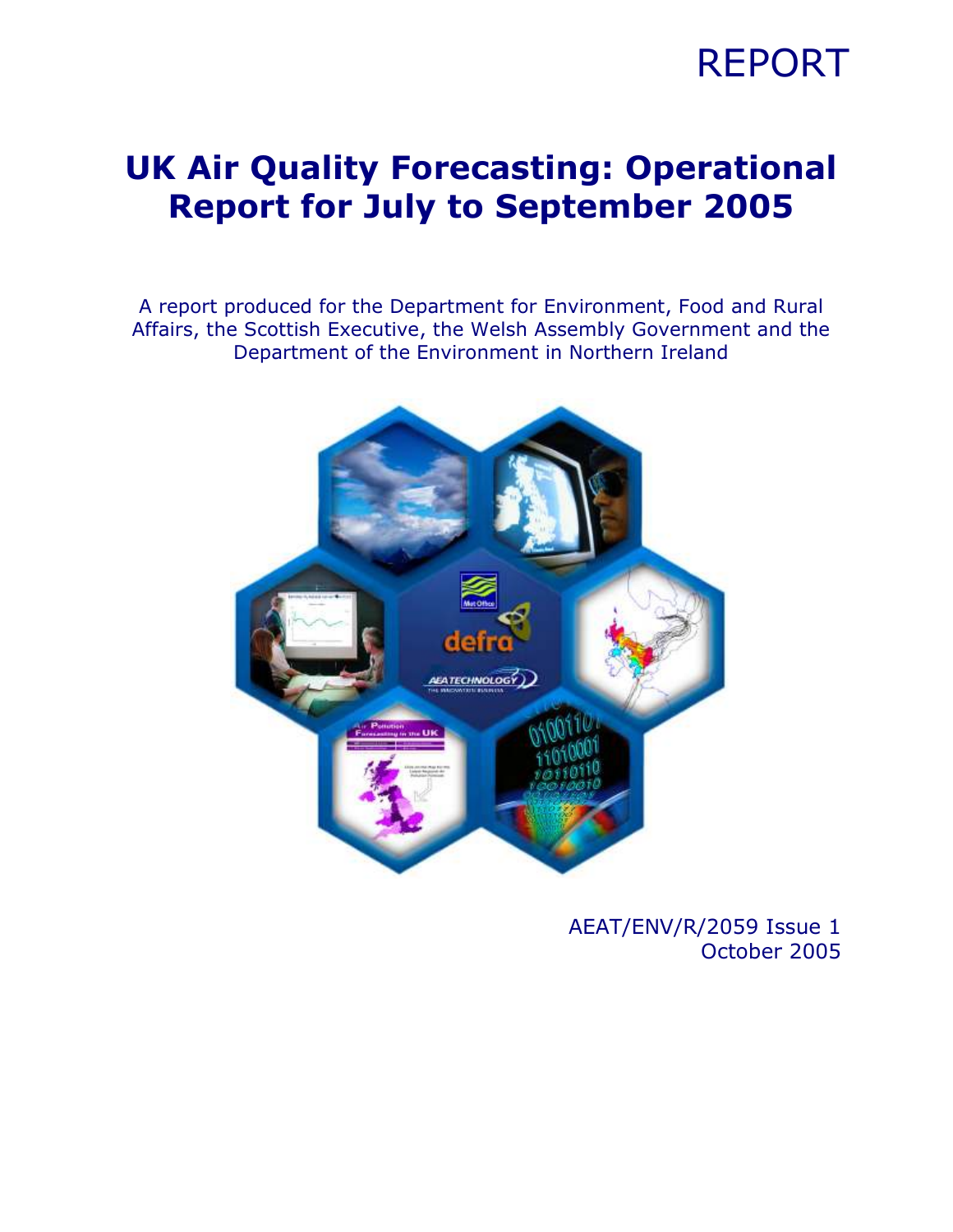### UK Air Quality Forecasting: Operational Report for July to September 2005

A report produced for the Department for Environment, Food and Rural Affairs, the Scottish Executive, the Welsh Assembly Government and the Department of the Environment in Northern Ireland

> AEAT/ENV/R/2059 Issue 1 October 2005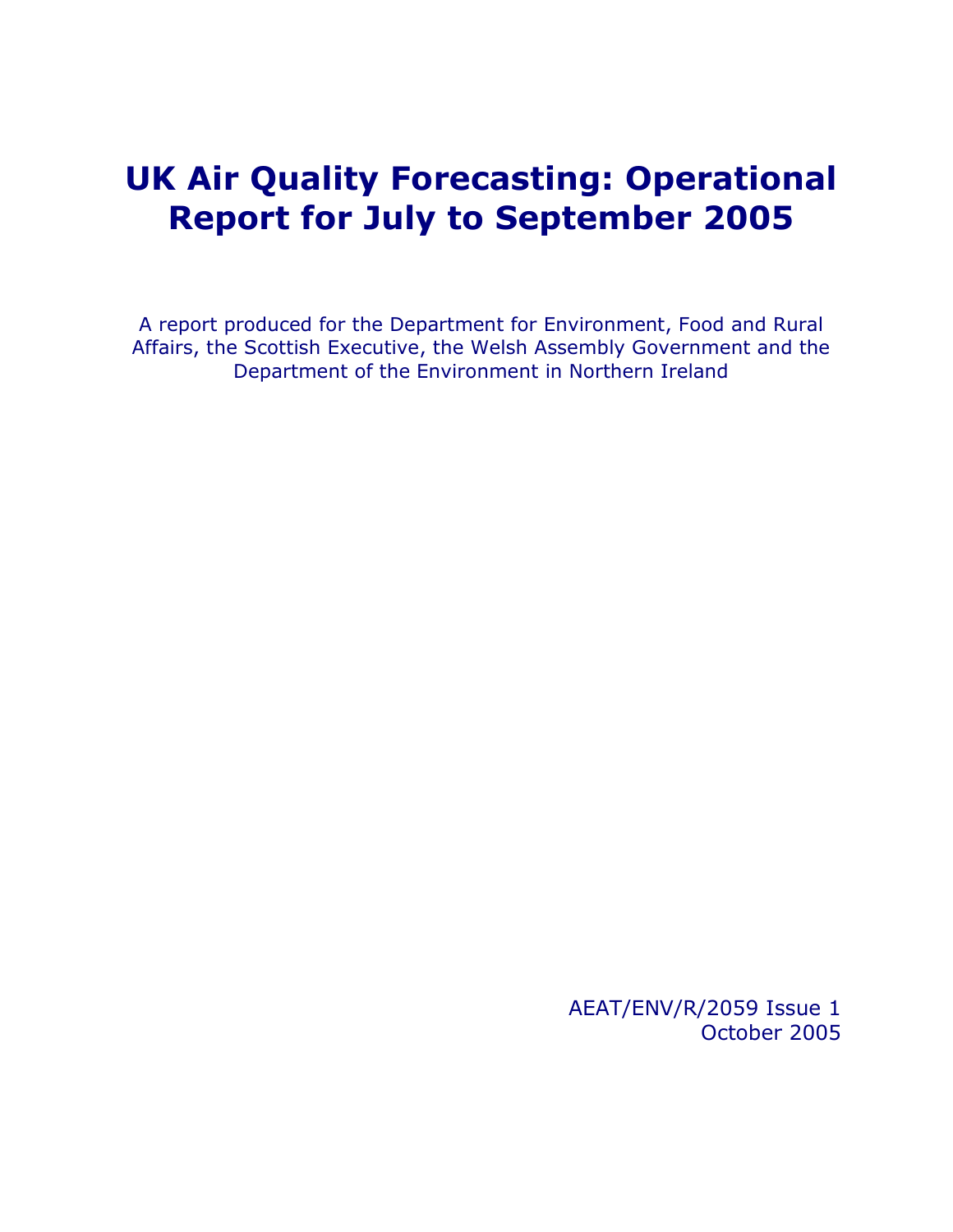| Title                                             | UK Air Quality Forecasting: Operational Report for July to Sept 2005.                                                                                                     |
|---------------------------------------------------|---------------------------------------------------------------------------------------------------------------------------------------------------------------------------|
| <b>Customer</b>                                   | Department for Environment Food and Rural Affairs, the Scottish<br>Executive, the Welsh Assembly Government and the Department of the<br>Environment in Northern Ireland  |
| <b>Customer reference</b>                         | <b>RMP 1902</b>                                                                                                                                                           |
| Confidentiality,<br>copyright and<br>reproduction | Copyright AEA Technology plc.<br>All rights reserved.<br>Enquiries about copyright and reproduction should be addressed to the<br>Commercial Manager, AEA Technology plc. |
| <b>File reference</b>                             | ED45099                                                                                                                                                                   |
| <b>Report number</b>                              | AEAT/ENV/R/2059 Issue 1                                                                                                                                                   |
| <b>Report status</b>                              | Issue 1                                                                                                                                                                   |

AEA Technology plc Netcen Building 551 Harwell Didcot Oxfordshire OX11 0QJ UK +44 (0) 870 190 6441 tel.  $+44(0)$  870 190 6608 fax.

#### Andy.cook@aeat.co.uk

 Netcen is an operating division of AEA Technology plc AEA Technology is certificated to BS EN ISO9001:(1994)

|                    | <b>Name</b> | Signature | <b>Date</b> |
|--------------------|-------------|-----------|-------------|
| <b>Author</b>      | Andy Cook   |           |             |
| <b>Reviewed by</b> | Paul Willis |           |             |
| <b>Approved by</b> | Jon Bower   |           |             |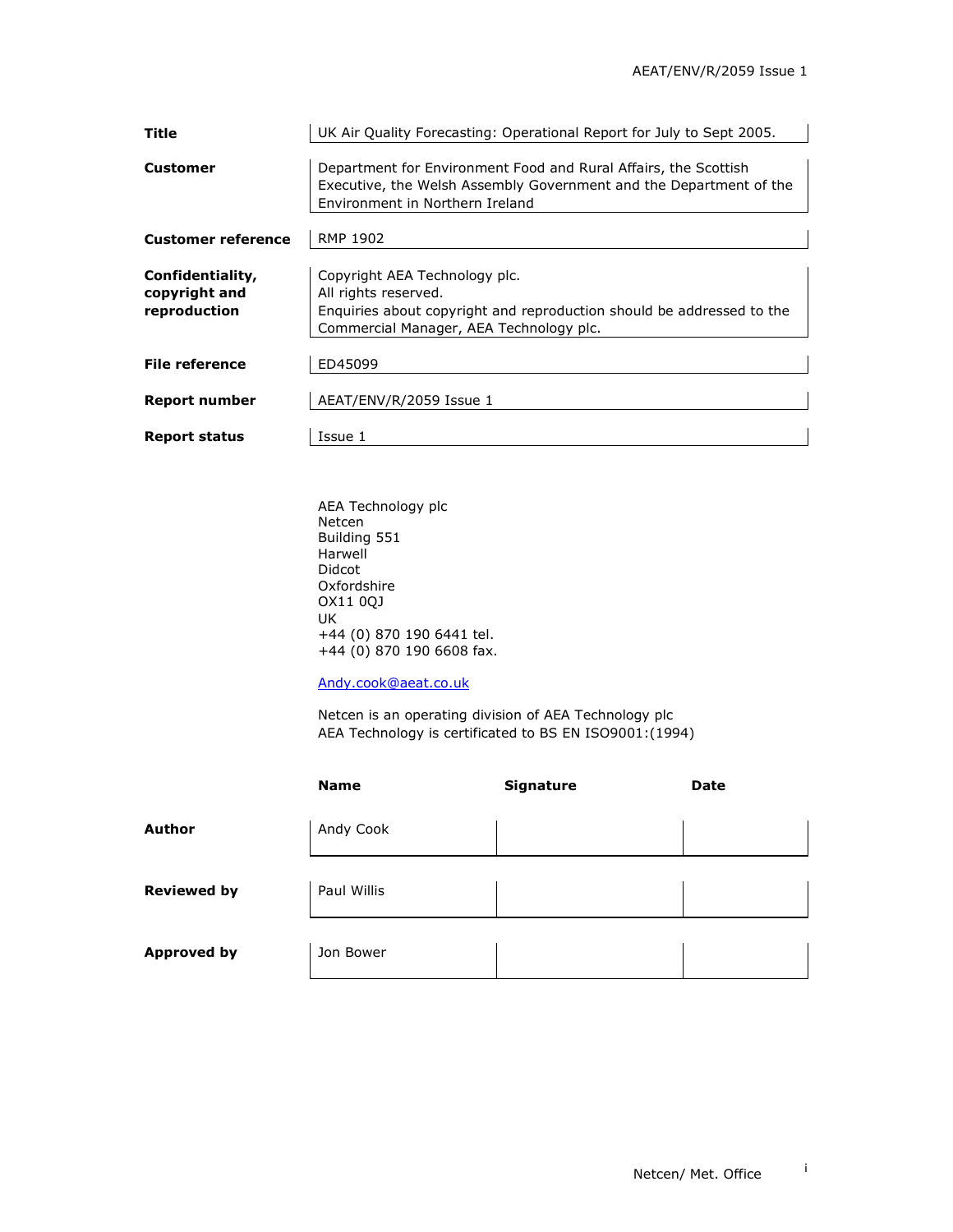### Executive Summary

This report covers the operational activities carried out by Netcen and the Met Office on the UK Air Quality Forecasting Contract from July to September 2005. The work is funded by the Department for Environment Food and Rural Affairs (Defra), the Scottish Executive, Welsh Assembly Government and the Department of the Environment in Northern Ireland.

During the third quarter of 2005, there were 15 days on which HIGH air pollution was recorded. Within zones the success rate for forecasting these HIGH days was reasonable at 67 % with an accuracy of 43 %. More than 90 % of all HIGH measurements were due to  $PM_{10}$  but the forecasting success calculations are more likely to represent HIGH forecasts (index 7) issued in response to rising ozone levels in which levels reached index 6, particularly in the case of zones. Eight HIGH agglomeration-days were measured during the reporting period, all due to  $PM_{10}$ , none of these were forecast due to the unpredictable and localised nature of these (..often building related) events, reflected in the poor success and accuracy of forecasts within agglomerations (0%). Four agglomeration-days were forecast within the reporting period, likely to have been in response to rising ozone levels, none of these agreed with actual levels reached to within 1 index band. Many MODERATE days were measured, as could normally be expected for this time of year and were forecast with a high degree of success and reasonable accuracy during this quarter. These MODERATE periods are recorded within the forecasting success and accuracy calculations. The forecasting success and accuracy for this quarter for HIGH and MODERATE episodes is summarised in Table 1 below.

Success figures for MODERATE forecasts issued show that a large proportion of measured polluted days were successfully forecast (percentage above  $100\%)^1$ . An average accuracy figure of 69 % indicates that only 31 % of the forecast MODERATE levels were not measured and remained LOW. The accuracy figures tend to be lower due to the precautionary approach that Netcen takes when issuing the daily forecasts- we issue a forecast for MODERATE pollution when there is only a small chance that it will be recorded.

#### Table 1 – Forecast success/accuracy for incidents above 'HIGH' and above 'MODERATE', July 1st to September 30<sup>th</sup> 2005.

|                    | <b>HIGH</b> |                      | <b>MODERATE</b> |                      |  |  |  |
|--------------------|-------------|----------------------|-----------------|----------------------|--|--|--|
| <b>Region/Area</b> |             | % success % accuracy |                 | % success % accuracy |  |  |  |
| <b>Zones</b>       |             | 43                   | 158             |                      |  |  |  |
| Agglomerations     |             |                      | 152             | 59                   |  |  |  |

We continue to research ways of improving the air pollution forecasting system by:

- 1. Investigating ways of using automatic software systems to streamline the activities within the forecasting process, thus allowing forecasters to spend their time more productively considering the most accurate forecasts.
- 2. Researching the chemistry used in our models, in particular the  $NO<sub>x</sub>$ ->NO<sub>2</sub> conversion used in NAME, and the chemical schemes for secondary  $PM_{10}$  and ozone.
- 3. Improving the NAME model used for ad-hoc analyses. In particular, recent improvements have assisted with investigations of the possible long-range transport of  $PM_{10}$  pollution from forest fires in Russia and the long-range transport of particles from Saharan Dust Storms.
- 4. Improving and updating the emissions inventories used in our models.

There were no reported breakdowns in the forecasting service between July and September; all bulletins were delivered to the Air Quality Communications contractor on time.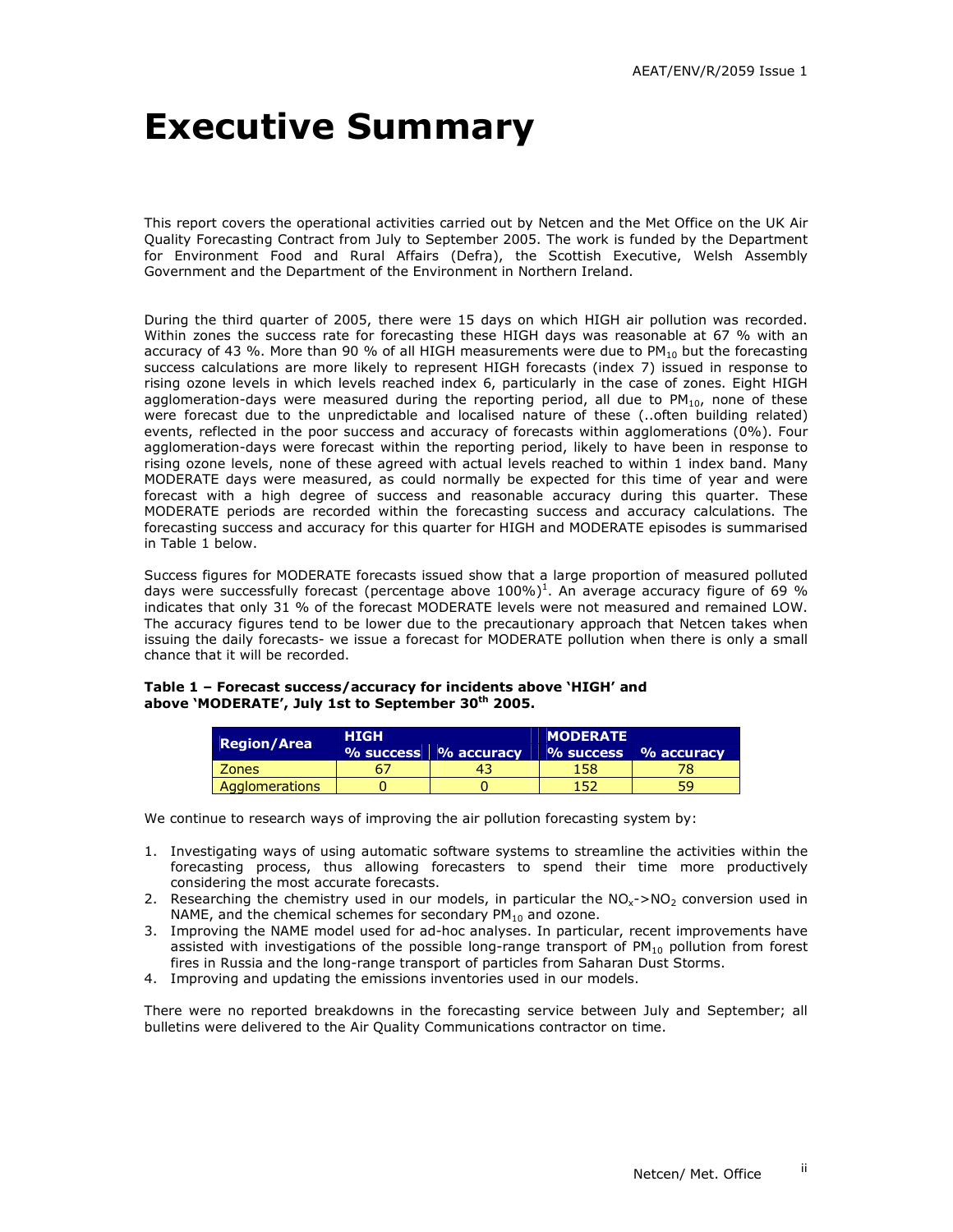## **Contents**

|              | <b>Executive Summary</b>                                                                                      | ii.            |
|--------------|---------------------------------------------------------------------------------------------------------------|----------------|
|              | <b>Contents</b><br>1                                                                                          |                |
| 1            | <b>Introduction</b>                                                                                           | $\overline{2}$ |
| $\mathbf{2}$ | New developments during this period                                                                           | 3              |
| 3            | <b>Analysis of Forecasting Success Rate</b>                                                                   | 4              |
|              | 3.1 FORECAST ANALYSIS FOR JULY 1ST TO SEPTEMBER 30TH 2005.                                                    | 5              |
| 4            | <b>Breakdowns in the service</b>                                                                              | 15             |
| 5.           | <b>Additional or enhanced forecasts</b>                                                                       | 15             |
| 6            | <b>Ad-hoc services and analysis</b>                                                                           | 15             |
|              | 6.1 AD-HOC REPORT                                                                                             | 15             |
| 7            | <b>Ongoing research</b>                                                                                       | 15             |
| 8            | <b>Forward work plan for October to December 2005</b>                                                         | 16             |
| 9            | <b>Hardware and software inventory</b>                                                                        | 16             |
|              | <b>Appendix 1 - Air Pollution Index</b>                                                                       | 17             |
|              | <b>Appendix 2 - Forecasting Zones and Agglomerations</b>                                                      | 20             |
|              | <b>Appendix 3 - Worked Example of How UK Forecasting</b><br><b>Success and Accuracy Rates are Calculated.</b> | 23             |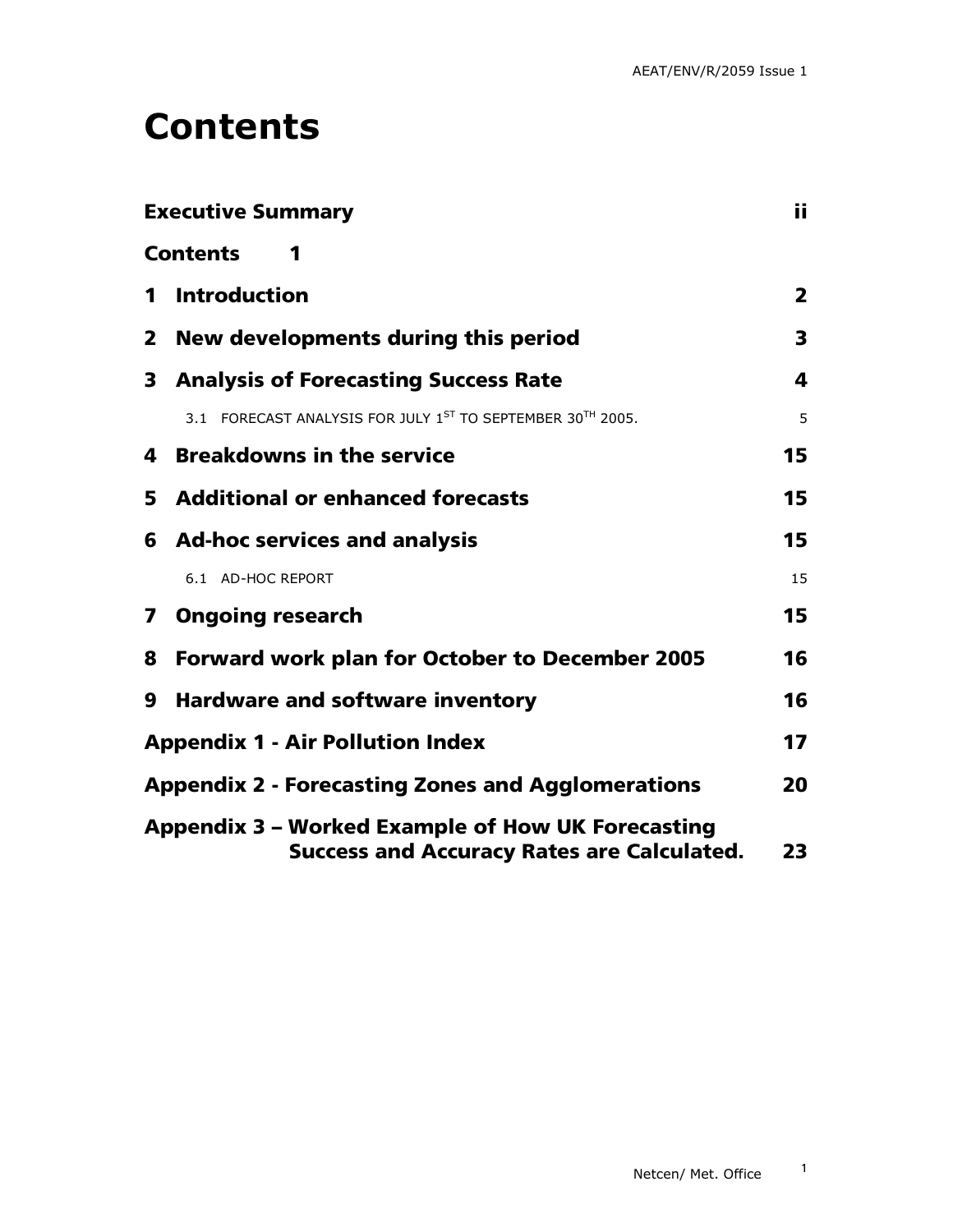# 1 Introduction

A forecast of the following day's air pollution is prepared every day by Netcen in collaboration with the Met Office. The forecast consists of a prediction of the air pollution descriptor for the worst-case situation in 16 zones and 16 agglomerations over the following 24-hours. Forecasts can be updated and disseminated through Teletext, the World Wide Web and a Freephone telephone number at any time of day, but the most important forecast of the day is the "daily media forecast". This is prepared at 3.00 p.m. for uploading to the internet and Air Quality Communications contractor before 4.00 p.m. each day, and is then included in subsequent air quality bulletins for the BBC, newspapers and many other interested organisations.

This report covers the media forecasts issued during the quarter reported on. Results from forecasting models are available each day and are used in constructing the forecast. The forecasters issue predictions for rural, urban background and roadside environments but, for the purposes of this report, these have been combined into a single "worst-case" category.

Twice every week, on Tuesdays and Fridays, we also provide a long-range pollution outlook. This takes the form of a short text message which is emailed to approximately sixty recipients in Defra and other Government Departments, together with the BBC weather forecasters. The outlook is compiled by careful assessment and review of the outputs from our pollution models, which currently run out to 3 days ahead, and by also considering the long-term weather situation.

We continue to provide a quality control system to ensure that the 5-day forecasts provided by the Met. Office to the BBC are consistent with the "daily media forecasts" and long-range pollution outlook provided by Netcen for Defra and the DAs. The BBC requires 5-day air pollution index forecasts for 230 UK towns and cities on their BBC Online service. The quality control work is carried out at around 3.00 p.m. daily, with the forecast updating onto the BBC Online Web site at 4.00 a.m. the following morning.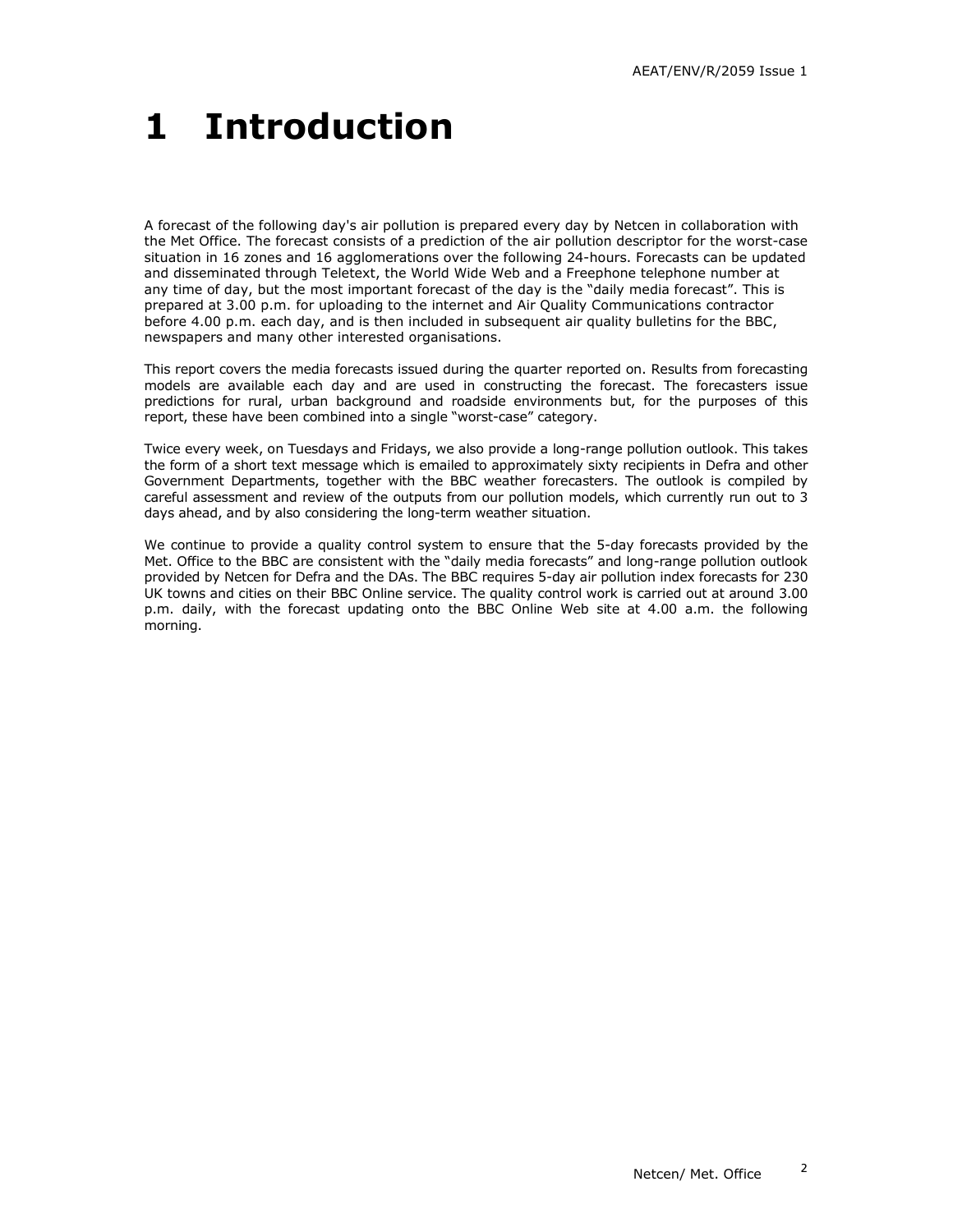# 2 New developments during this period

The Met Office have continued with the development of the model "NAMEIII" which is expected to be tested and operational during the fourth quarter.

On the 20<sup>th</sup> July 2005 Paul Willis (Netcen) sent a letter of complaint to the weather producer at the BBC, which had been endorsed by Defra. The letter explained that the AQ index value-to-banding conversion being employed by the BBC was not in line with accepted UK standard (in which banding changes occur every 3 index values, COMEAP AP Index, see Appendix 1 of this report). Two index values were being used for both the MODERATE and HIGH bands, and misleading data were therefore being published in all the associated BBC media locations. The BBC (Andrew Lane, BBC Weather Centre) wrote back immediately and agreed to implement the required changes.

A project review meeting was held at Netcen on the 7<sup>th</sup> September 2005. The following were present: Janet Dixon, Martin Meadows (Defra), Martin Cumper (Met Office), Paul Willis, Jon Bower (Netcen). Topics discussed / actions decided included:

- Defra were re-considering the basis for press releases to avoid degrading "newsworthiness" of air quality.
- Met Office were to check if air pollution episodes could be issued in the same form as severe weather warnings on the Met office and BBC web pages, as an alternative to press releases.
- Met Office were liasing with BBC over some delays in updating the 5-day forecast on the BBC web site.
- Netcen were to develop ideas and suggest dates for the next AQ forecasting seminar.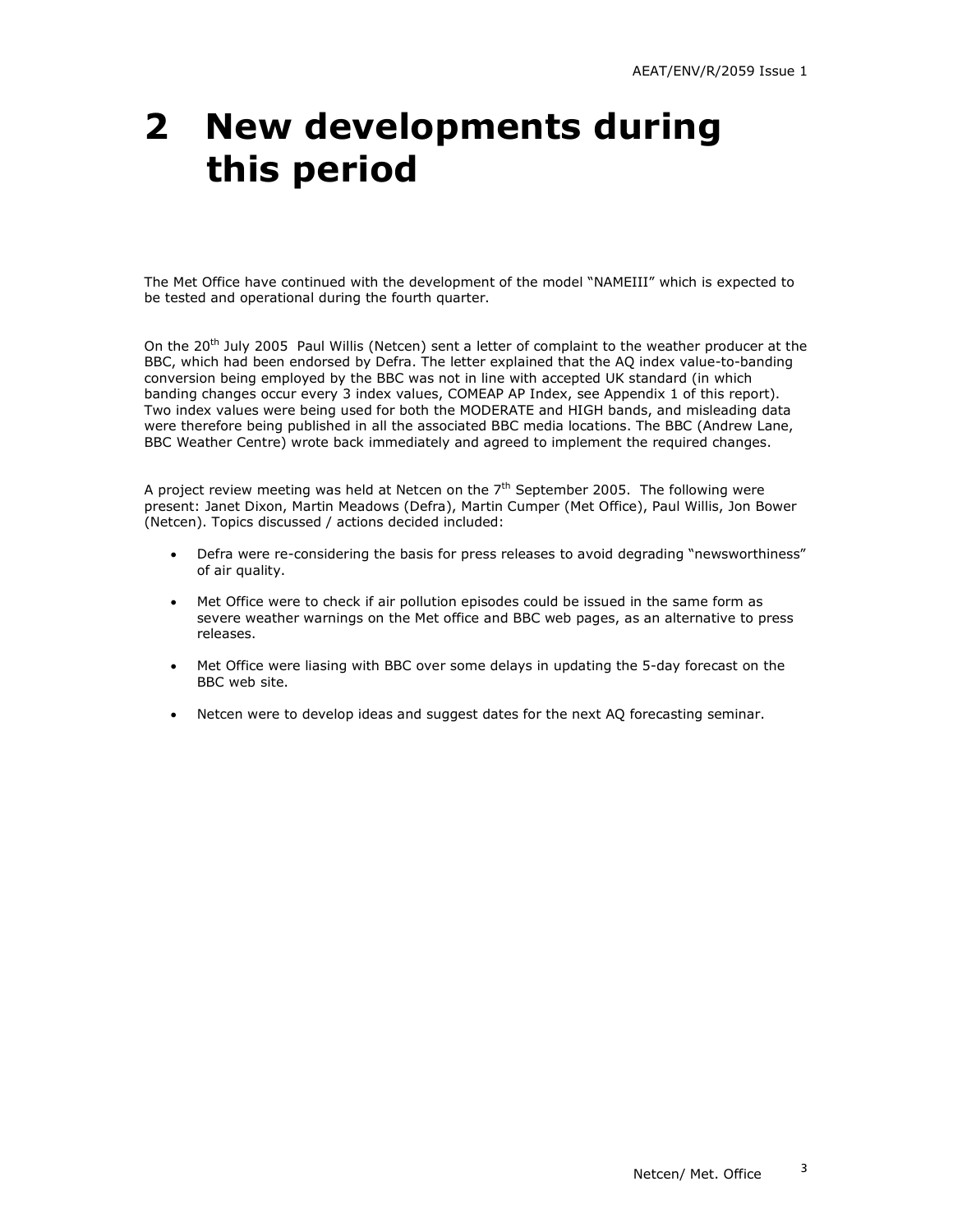## 3 Analysis of Forecasting Success Rate

Analysis of the forecasting performance is carried out for each of the 16 zones and 16 agglomerations used in the daily forecasting service. Further details of these zones and agglomerations are presented in Appendix 2. Forecasting performance is analysed for a single, general pollutant category rather than for each individual pollutant and has been aligned to the forecasting day (a forecasting day runs from the issue time, generally 3 pm). This analysis of forecasting performance is based on provisional data, as used in the daily forecasting process. Any obviously faulty data have been removed.

The analysis treats situations where the forecast index was within  $\pm 1$  of the measured index as a successful prediction, as this is the target accuracy we aim to obtain in the forecast. Because the calculations of accuracy and success rates are based on a success being  $\pm 1$  of the measured index, it is possible to record rates in excess of 100% rather than 'true' percentages. Appendix 3 shows a worked example of how accuracy and success rates are calculated. Further details of the text descriptions and index code used for the forecasting are given in Appendix 1.

The forecasting success rates for each zone and agglomeration for the quarter reported on are presented in Tables 3.1 (forecasting performance in zones) and 3.2 (forecasting performance in agglomerations) for 'HIGH' days. Table 3.5 provides a summary for each pollutant of the number of days on which HIGH and above pollution was measured, the maximum exceedence concentration and the day and site at which it was recorded. The forecasting performance Tables 3.1 and 3.2 give:

- The number of 'HIGH' days measured in the PROVISIONAL data
- The number of 'HIGH' days forecast
- The number of days with a correct forecast of 'HIGH' air pollution, within an agreement of  $\pm 1$ index value. A HIGH forecast is recorded as correct if air pollution is measured HIGH and the forecast is within  $\pm 1$  index value, or it is forecast HIGH and the measurement is within  $\pm 1$  index value. For example measured index 7 with forecast index 6 counts as correct, as does measured index 6 with forecast index 7.
- The number of days when 'HIGH' air pollution was forecast ('f' in the tables) but not measured ('m') on the following day to within an agreement of 1 index value.
- The number of days when 'HIGH' air pollution was measured ('m') but had not been forecast ('f') to within an agreement of 1 index value.

The two measures of forecasting performance used in this report are the 'success rate' and the 'forecasting accuracy'.

The forecast success rate (%) is calculated as:

 $\blacktriangleright$  (Number of episodes successfully forecast/total number of episodes measured)  $\times$  100

The forecast accuracy (%) is calculated as:

 (Number of episodes successfully forecast/[Number of successful forecasts + number of wrong forecasts]) x 100

The forecasting success rates for 'MODERATE' days or above for each zone and agglomeration are presented in Tables 3.3 (zones) and 3.4 (agglomerations). Table 3.3 and 3.4 give the same information as in Tables 3.1 and 3.2, but summarised for 'MODERATE' days and above.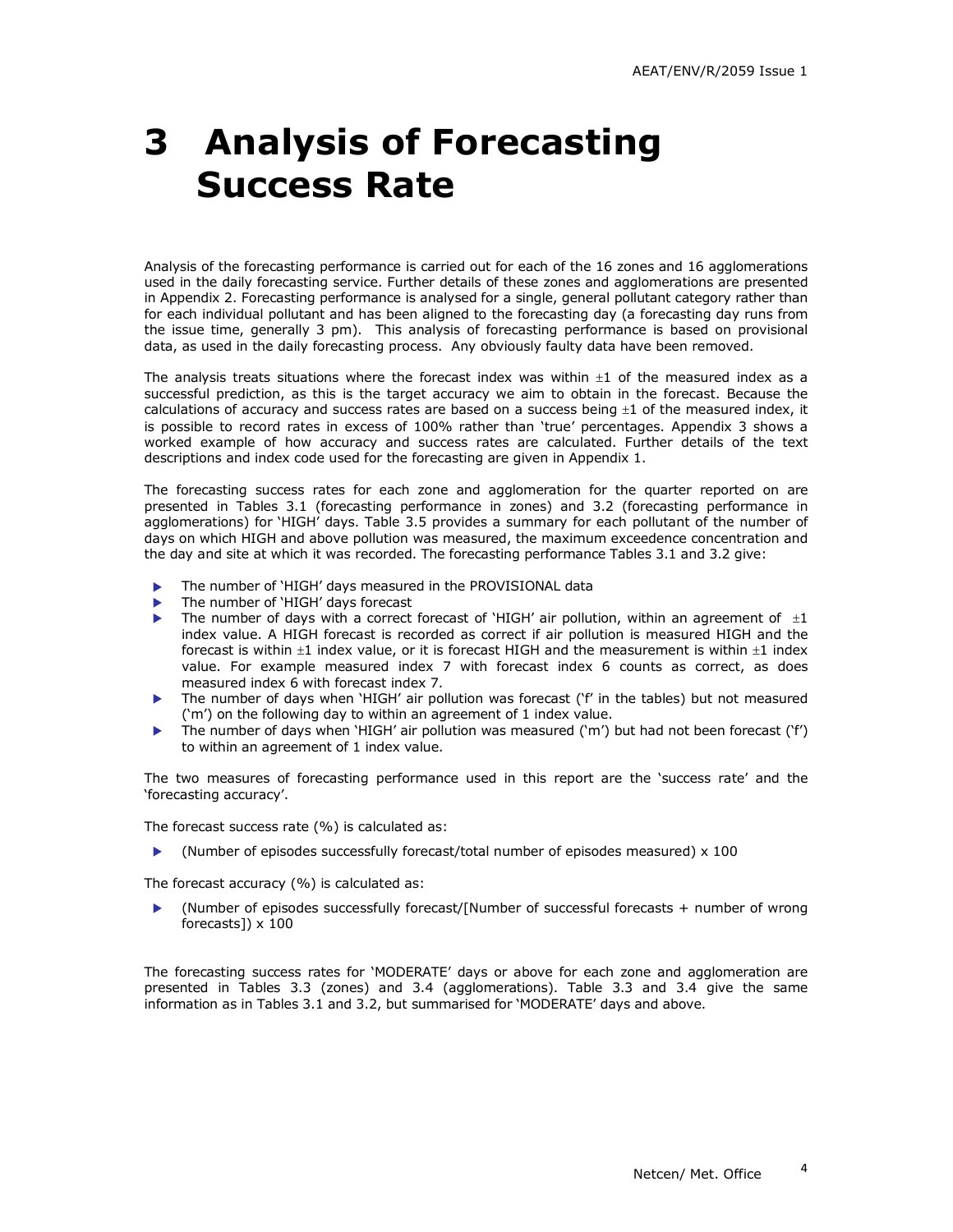### 3.1 FORECAST ANALYSIS FOR JULY  $1^{ST}$  TO SEPTEMBER 30<sup>TH</sup> 2005.

| <b>ZONES</b>    | Central<br>Scotland | Mids | <b>Fast Eastern Designal</b> |     | Greater<br>London Highland | <b>North</b><br>East | <b>North</b><br>East<br>Scotland | <b>North</b>   | North West Northern Scottish South South South<br>8 <sub>k</sub><br>ad Wales Merseyside |     |     |     |     |     | West | <b>The Yorkshire &amp; Overall</b><br>Ireland Borders East Wales West Midlands Humberside |    |
|-----------------|---------------------|------|------------------------------|-----|----------------------------|----------------------|----------------------------------|----------------|-----------------------------------------------------------------------------------------|-----|-----|-----|-----|-----|------|-------------------------------------------------------------------------------------------|----|
| measured days   |                     |      |                              |     |                            | 3                    | U                                | $\bullet$<br>← |                                                                                         |     |     |     |     |     |      |                                                                                           | 9  |
| forecasted days |                     |      |                              |     |                            |                      |                                  | 0              |                                                                                         |     |     |     |     |     |      |                                                                                           | 6  |
| ok (f and m)    |                     |      |                              |     |                            |                      |                                  | 0              |                                                                                         |     |     |     |     |     |      |                                                                                           | 6  |
| wrong (f not m) |                     |      |                              |     |                            |                      |                                  | 0              |                                                                                         |     |     |     |     |     |      |                                                                                           |    |
| wrong (m not f) |                     |      |                              |     |                            | 2                    |                                  | o              |                                                                                         |     |     |     |     |     |      |                                                                                           | 8  |
| success %       | 100                 | 100  | 100                          | 200 | 100                        | $\mathbf{0}$         | 100                              | 0              |                                                                                         | 100 | 100 | 100 | 100 | 100 | 100  | 100                                                                                       | 67 |
| accuracy %      |                     |      | 100                          | 67  |                            |                      |                                  | 0              |                                                                                         |     |     | 67  |     |     |      |                                                                                           | 43 |

#### Table 3.1 - Forecast Analysis for UK Zones 'HIGH' band and above \*

#### Table 3.2 - Forecast Analysis for UK Agglomerations 'HIGH' band and above \*

| AGGLOMERATIONS   Belfast UA   Brighton/Worthing/ |     | Littlehampton    | <b>Bristol UA</b> | Cardiff UA | Edinburgh UA | <b>Glasgow UA</b> | Greater Manchester<br>UA | Leicester UA | Liverpool UA |
|--------------------------------------------------|-----|------------------|-------------------|------------|--------------|-------------------|--------------------------|--------------|--------------|
| measured days                                    |     |                  |                   |            |              |                   |                          |              |              |
| forecasted days                                  |     |                  |                   |            |              |                   |                          |              |              |
| ok (f and m)                                     |     |                  |                   |            |              |                   |                          |              |              |
| wrong (f not m)                                  |     |                  |                   |            |              |                   |                          |              |              |
| wrong (m not f)                                  |     |                  |                   |            |              |                   |                          |              |              |
| success %                                        | 100 | 100 <sub>1</sub> | 100               | 100        | 100          | 100               | 100                      | 100          | 100          |
| accuracy %                                       |     |                  |                   |            |              |                   |                          |              |              |

| <b>AGGLOMERATIONS</b>                                                                                                                                   | Nottingham UA | Portsmouth UA | Sheffield UA | Swansea UA | Tyneside | <b>West Midlands UA</b> | West Yorkshire UA | <b>Overall</b> |
|---------------------------------------------------------------------------------------------------------------------------------------------------------|---------------|---------------|--------------|------------|----------|-------------------------|-------------------|----------------|
| measured days                                                                                                                                           |               |               |              |            |          |                         |                   |                |
| forecasted days                                                                                                                                         |               |               |              |            |          |                         |                   |                |
| ok(f and m)                                                                                                                                             |               |               |              |            |          |                         |                   |                |
| wrong (f not m)                                                                                                                                         |               |               |              |            |          |                         |                   |                |
| wrong (m not f)                                                                                                                                         |               |               |              |            |          |                         |                   |                |
| success %                                                                                                                                               | 100           | 100           | 100          |            | 100      |                         |                   |                |
| accuracy %                                                                                                                                              |               |               |              |            |          |                         |                   |                |
| * All performance statistics are based on provisional data. Obviously incorrect data due to instrumentation faults have been removed from the analyses. |               |               |              |            |          |                         |                   |                |

Please refer to the start of section 3 for an explanation of the derivation of the various statistics, figures >100 % may occur.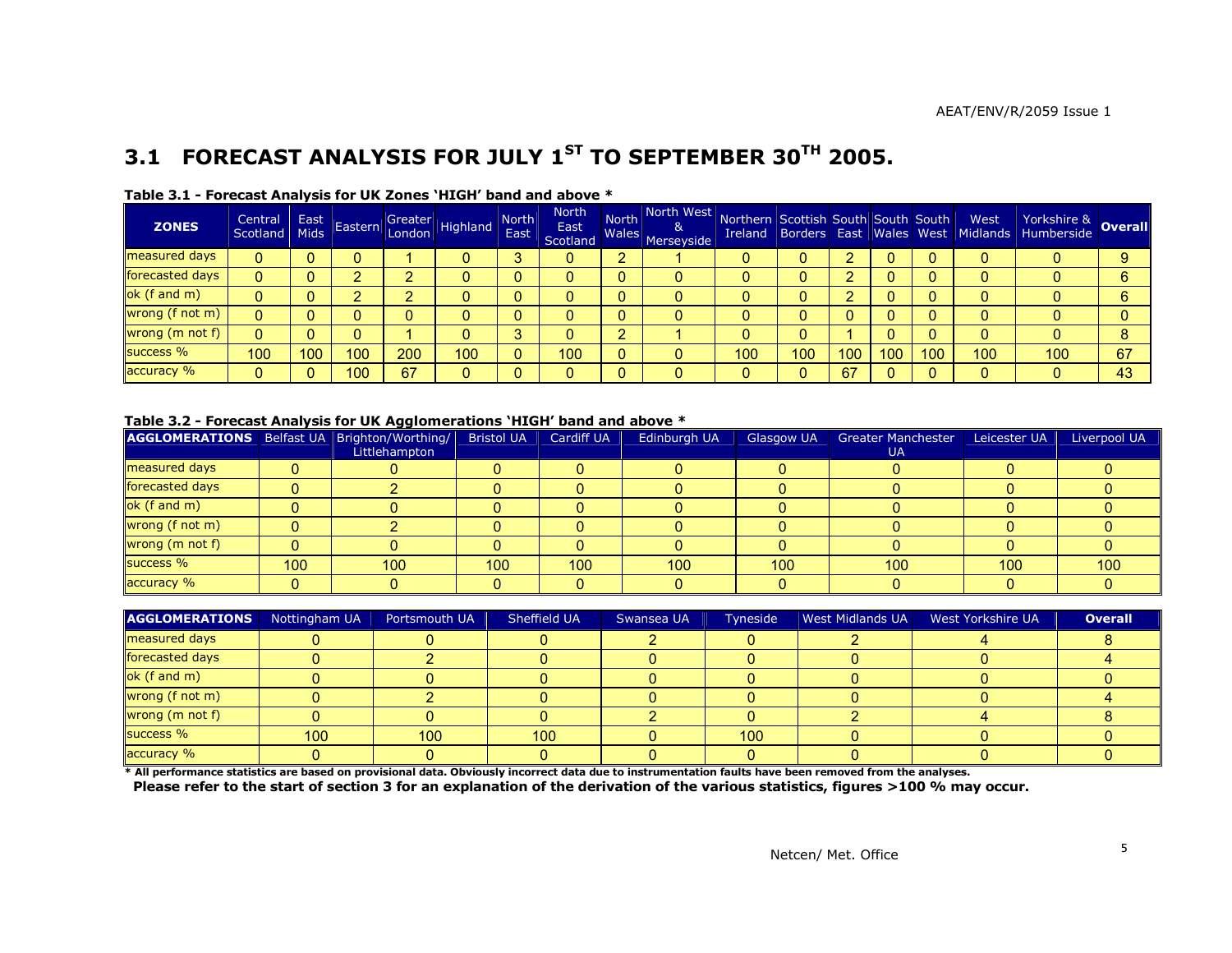| <b>ZONES</b>    | Central<br>Scotland | East<br><b>Mids</b> | Eastern | Greater<br>London | Highland | <b>North</b><br>East | <b>North</b><br>East<br>Scotland | <b>North</b><br>Wales | North West<br>&<br>Merseyside | Northern Scottish South South South<br>Ireland | Borders East |    | Wales West |     | West<br><b>Midlands</b> | Yorkshire &<br>Humberside | <b>Overall</b> |
|-----------------|---------------------|---------------------|---------|-------------------|----------|----------------------|----------------------------------|-----------------------|-------------------------------|------------------------------------------------|--------------|----|------------|-----|-------------------------|---------------------------|----------------|
| measured days   | ົ                   | 20                  | 39      | 37                |          | 16                   | ∼                                | 22                    | 16                            |                                                |              | 30 | 18         | 28  | 12 <sup>°</sup>         | 17                        | 272            |
| forecasted days | 12                  | 43                  | 48      | 54                | 18       | 25                   | 12                               | 26                    | 24                            | 13                                             | 14           | 56 | 29         | 41  | 39                      | 26                        | 480            |
| ok (f and m)    |                     | 34                  | 48      | 55                |          | 22                   |                                  | 29                    | 23                            |                                                | 12           | 53 | 28         | 44  | 16                      | 28                        | 429            |
| wrong (f not m) | 5                   | 10 <sup>1</sup>     |         |                   |          | 6                    | 6                                |                       |                               |                                                |              |    |            |     | 24                      |                           | 95             |
| wrong (m not f) |                     |                     |         |                   |          | 5                    | Ü                                | ົ                     |                               |                                                |              |    |            |     |                         |                           | 28             |
| success %       | 233                 | 170                 | 123     | 149               | 283      | 138                  | 350                              | 132                   | 144                           | 300                                            | 300          |    | 56         | 157 | 133                     | 165                       | 158            |
| accuracy %      | 54                  | 74                  | 83      | 86                | 81       | 67                   | 54                               | 91                    | 79                            | 43                                             | 75           | 85 | 88         | 96  | 38                      | 90                        | 78             |

#### Table 3.3 - Forecast Analysis for UK Zones 'MODERATE' band and above \*

#### Table 3.4 - Forecast Analysis for UK Agglomerations 'MODERATE' band and above \*

| AGGLOMERATIONS   Belfast UA   Brighton/Worthing/ |     | Littlehampton | <b>Bristol UA</b> | Cardiff UA       | Edinburgh UA | <b>Glasgow UA</b> | <b>Greater Manchester</b><br>UA. | Leicester UA | Liverpool UA |
|--------------------------------------------------|-----|---------------|-------------------|------------------|--------------|-------------------|----------------------------------|--------------|--------------|
| measured days                                    |     | 25            | 10 <sup>°</sup>   |                  |              |                   |                                  |              |              |
| forecasted days                                  | 10  | 44            | 30                | 18 <sup>1</sup>  | 10           | 10                | 25                               | 33           |              |
| ok (f and m)                                     |     | 37            |                   |                  |              |                   | 20                               | 15           |              |
| wrong (f not m)                                  |     | 10            | 14                | 18               |              |                   |                                  | 18           |              |
| wrong (m not f)                                  |     |               |                   |                  |              |                   |                                  |              |              |
| success %                                        | 100 | 148           | 170               | 100 <sup>1</sup> | 225          | 250               | 167                              | 136          | 238          |
| accuracy %                                       | 30  |               | 55                |                  | 75           | 45                | 80                               | 42           | 90           |

| <b>AGGLOMERATIONS</b>                                                                                                                                   | Nottingham UA | Portsmouth UA | Sheffield UA | Swansea UA | Tyneside | <b>West Midlands UA</b> | West Yorkshire UA | <b>Overall</b> |
|---------------------------------------------------------------------------------------------------------------------------------------------------------|---------------|---------------|--------------|------------|----------|-------------------------|-------------------|----------------|
| measured days                                                                                                                                           |               |               |              | 19         |          | 23                      | 19                | 170            |
| forecasted days                                                                                                                                         |               | 43            |              | 26         | 16       | 33                      |                   | 386            |
| ok (f and m)                                                                                                                                            |               | 30            |              | 26         |          | 30                      |                   | 258            |
| wrong (f not m)                                                                                                                                         | 18            | 14            |              |            |          |                         |                   | 155            |
| wrong (m not f)                                                                                                                                         |               |               |              |            |          |                         |                   | 22             |
| success %                                                                                                                                               | 136           | 176           | 186          | 137        | 200      | 130                     | 79                | 152            |
| accuracy %                                                                                                                                              | 44            | 65            | 65           | 76         | 24       |                         | 50                | 59             |
| * All performance statistics are based on provisional data. Obviously incorrect data due to instrumentation faults have been removed from the analyses. |               |               |              |            |          |                         |                   |                |

Please refer to the start of section 3 for an explanation of the derivation of the various statistics, figures >100 % may occur.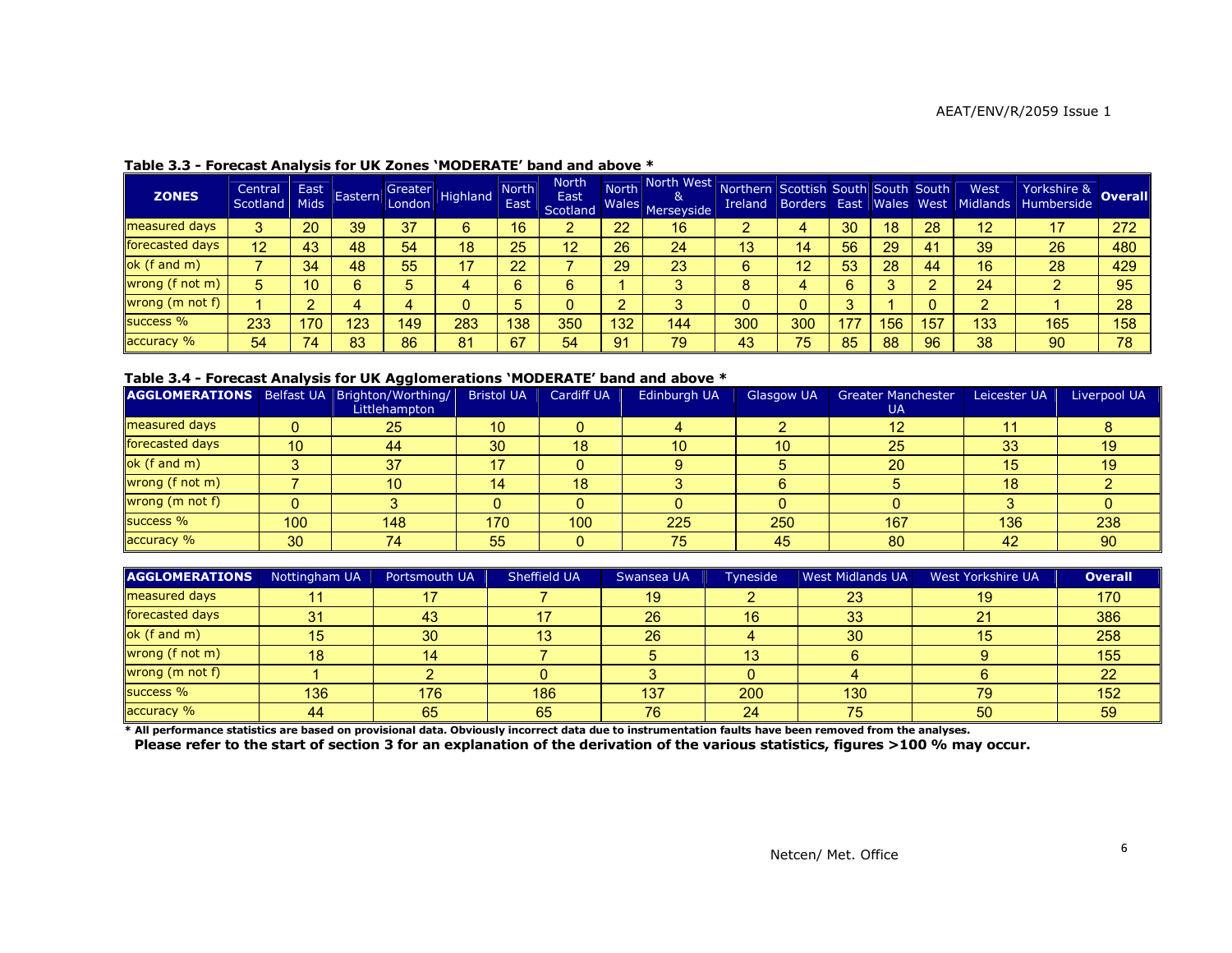| <b>Pollutant</b>         | <b>High</b><br>or<br>above<br>days | <b>Moder</b><br>ate<br>days | Max.<br>conc.<br>$(\mu g$<br>/m <sup>3</sup> ) * | Site with max.<br>conc.      | <b>Zones or</b><br><b>Agglomeration</b> | Date of<br>max conc. | <b>Forecast</b><br><b>SUCCESS</b><br><b>HIGH</b><br>days<br>(9/6)<br>[no.]<br>incidents,<br>zone or<br>agglomer<br>ation<br>$days]$ ** |
|--------------------------|------------------------------------|-----------------------------|--------------------------------------------------|------------------------------|-----------------------------------------|----------------------|----------------------------------------------------------------------------------------------------------------------------------------|
| Ozone                    | 1                                  | 47                          | 182                                              | <b>Lullington Heath</b>      | South east<br>zone                      | 31/8/05              | 100 %<br>[1]                                                                                                                           |
| $PM_{10}$<br>gravimetric | 15                                 | 22                          | 145                                              | <b>Rochester</b>             | South east<br>zone                      | 4/8/05               | $0\%$<br>$[16]$                                                                                                                        |
| NO <sub>2</sub>          | $\mathbf{0}$                       | 9                           | 329                                              | London<br>Marylebone<br>Road | <b>Greater</b><br><b>London UA</b>      | 14/7/05              | N/A<br>[0]                                                                                                                             |
| SO <sub>2</sub>          | $\overline{0}$                     | $\overline{0}$              | 212                                              | Rochester                    | South east<br>zone                      | 16/8/05              | N/A<br>[0]                                                                                                                             |
| $\overline{c}$           | $\mathbf{0}$                       | $\overline{0}$              | 4.9                                              | <b>Dumfries</b>              | <b>Scottish</b><br><b>borders</b>       | 3/9/05               | N/A<br>[0]                                                                                                                             |

#### Table 3.5 – Summary of episodes July to September 2005 (Based on latest provisional data)

\* Maximum concentration relate to 8 hourly running mean or hourly mean for ozone, 24 hour running mean for PM<sub>10</sub>, hourly mean for  $NO<sub>2</sub>$ , 15 minute mean for  $SO<sub>2</sub>$  and 8 hour running mean for CO.

\*\* the number of incidents is the total of the number of HIGH days in all zones and agglomerations (ie a HIGH day on the same day in many zones or agglomerations is counted as many incidents, not just one)

#### General Observations

There were 17 seperate zone or agglomeration-day incidents of HIGH band pollution measured during this quarter, on 15 separate days. One of these days was due to coincident HIGH ozone and PM10, 14 days due to  $PM_{10}$  only. The HIGH ozone measurement was forecasted successfully. None of the 16 PM<sub>10</sub> incidents had been forecasted successfully and over 60 % of these occurred within agglomerations.

Twenty two MODERATE days were seen due to  $PM_{10}$ , measured at geographically diverse locations. Just over half the days of this quarter were MODERATE days due to ozone as is normally expected for the summer period, the majority of which were seen at rural and urban background located stations.

Nine MODERATE days were measured for nitrogen dioxide at the London Marylebone Road station and no MODERATE or above days were measured for sulphur dioxide.

Figures 3.1 – 3.3 show the trends of pollutants in graphical form. A site-by-site breakdown is given in Figures 3.4a and 3.4b.

#### $O<sub>3</sub>$

One HIGH measurement occurred over the reporting quarter; on  $31<sup>st</sup>$  August at Lullington Heath in the south east, with many other sites in the south east zone, East Anglia and the Greater London Urban Area experiencing ozone levels closely approaching the HIGH band but remaining within index 6 (Upper MODERATE band) on that day. London Haringey data have been reprocessed following the AURN QA/QC procedures and have now found to have not reached the HIGH band. Of the 17 sites which measured in the upper MODERATE band, 35 % were each in the London and East Anglia areas, 18 % in the south east and the remaining 12 % in the Midlands. A warning for HIGH ozone levels was issued two days prior to the  $31^{st}$ , on a bank holiday Monday, after a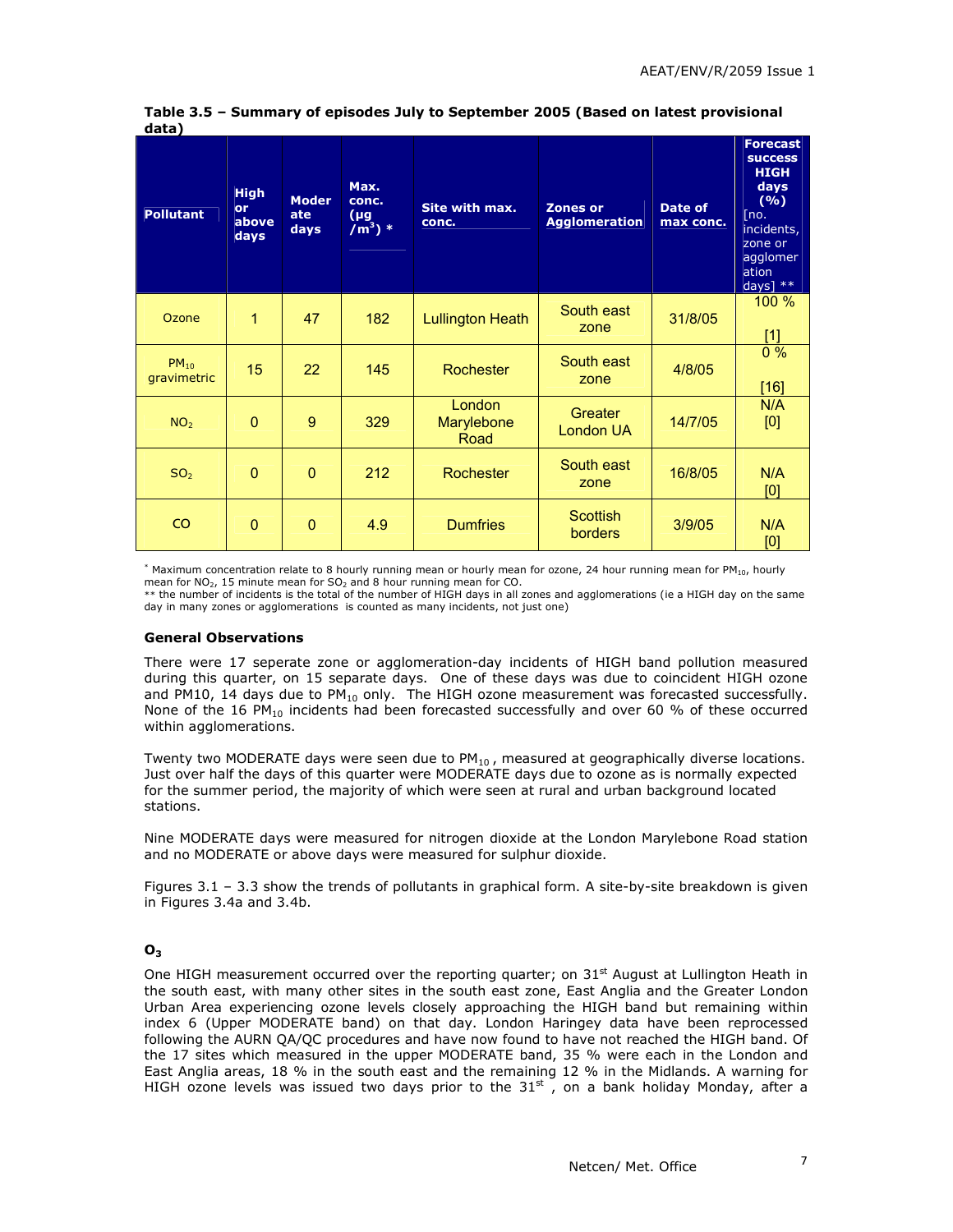change in forecast weather patterns indicated air sourced from Europe approaching the UK combined with very warm temperatures (daytime maximum of 27 degrees C, rising to 29 C). The geographical location of the highest levels experienced on Wednesday was predicted with a high degree of accuracy, although the intensity of concentrations was overestimated by approximately one index band (ie index 7 or 8 predicted, index 6 and 7 was experienced), this may have been due to the diminishing solar intensity associated with the approach of the end of the summer season or inaccuracies in the air trajectory forecasts. Forecasts over that bank holiday weekend were based exclusively on data from London Air Quality Network sites (ie only approximately 10 % of AURN network sites) after a Casella management data problem developed on Saturday 27<sup>th</sup> August - which was finally resolved on Tuesday 1st September.

Other days seeing MODERATE levels at more than 50 network sites were 10<sup>th</sup> July (maximum of 160 ug/m<sup>3</sup> measured at Birmingham Tyburn), 14<sup>th</sup> July (maximum of 174 ug/m<sup>3</sup> measured at Wicken Fen in East Anglia), 18<sup>th</sup> August (maximum of 178 ug/m<sup>3</sup> measured at Norwich Centre) and  $4^{\text{th}}$  September (maximum of 148 ug/m<sup>3</sup> measured at London Hackney). Sunday 10<sup>th</sup> July was characterised by high pressure, incident Atlantic air with daytime temperatures in the high 20s C and was the first day of a "hot spell". Thursday  $14<sup>th</sup>$  July saw the high pressure centre moving away, incident Atlantic air, temperatures again in the high 20's C, the highest temperature over the week-long hot spell was attained on this day. Temperatures were forecast for the mid 20s C on Thursday  $18<sup>th</sup>$  August with air recirculated over the UK and passing over the fringes of Europe before reaching UK locations, this day was the hottest day in August except for the 31<sup>st</sup>. Sunday 4<sup>th</sup> September was the warmest day of September (ie the last hot day of summer), temperatures were again in the high 20s C, with air circulating to the UK from over Europe; thundery rain was approaching from the west but did not reach the south east until the evening.

The summer saw many periods of exceptionally warm weather but we only experienced one period where air was sampled from a mainly easterly direction, which led to a HIGH reading on the  $31<sup>st</sup>$ August.

#### $PM<sub>10</sub>$

There were 15 HIGH days due to  $PM_{10}$  during the reporting period. Three of these days were due to measurements made as the result of activities from the steel works at Port Talbot combined with meteorology from the 11<sup>th</sup> to the 14<sup>th</sup> July (spans from Monday to Thursday). Possible ongoing building works were responsible for four HIGH days measured at the Middlesbrough AQM Site as the result of daytime activities on Tuesday 19<sup>th</sup> July and Monday 5<sup>th</sup> September. The possibility of the ploughing of fields or other suspended soil-related activities may have generated high  $PM_{10}$ levels on the 3<sup>rd</sup> August, corroborated by the expected north-easterly wind direction and a far lower response from the co-located PM<sub>2.5</sub> instrument. Ongoing stone cutting or building activities are likely to have been responsible for a high spike on Tuesday 23<sup>rd</sup> August measured at the Wolverhampton AQM site. Possible ongoing stone cutting activities have led to 5 days of exceedences, mainly in September, after the Bradford site had been relocated a minor distance from its original location.

Of the 22 MODERATE days also seen for PM<sub>10</sub> only a few are likely to have been influenced by a direct European contribution, namely over the periods  $30^{\text{th}}-31^{\text{st}}$  August and  $2^{\text{nd}}-4^{\text{th}}$  September therefore the majority are more likely to have been the result of localised activities or meteorology.

None of the HIGH band exceedences were forecast due to their localised and unpredictable nature.

Figure 3.2 shows the trends in  $PM_{10}$  levels over this period.

#### $NO<sub>2</sub>$

Nine MODERATE days were seen during this period, 90 % of these measured at Marylebone Road (all likely to have been traffic related).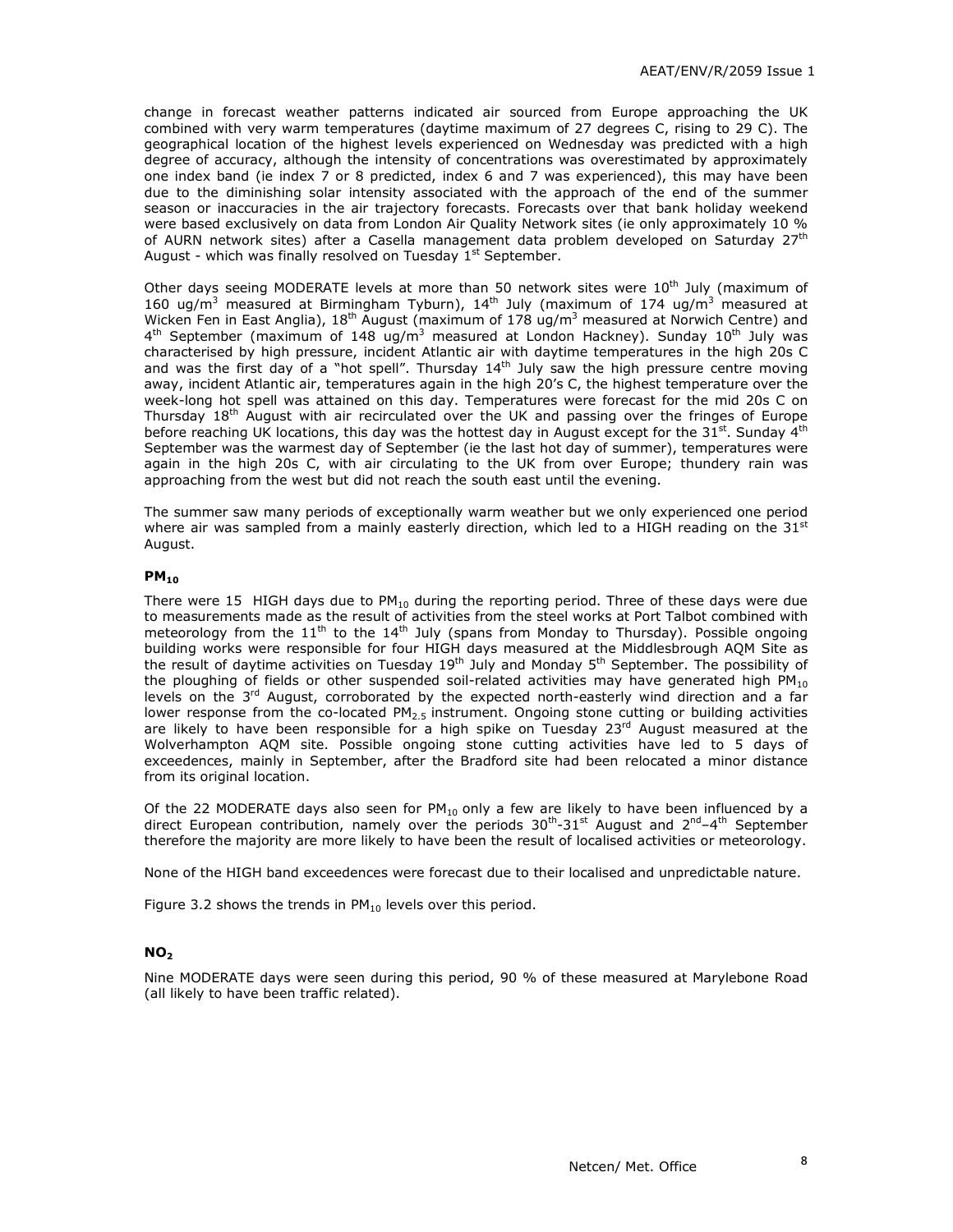### $SO<sub>2</sub>$

Sulphur dioxide levels did not reach the MODERATE band during this period. The highest measurement was recorded at Rochester (212 ug/m<sup>3</sup> on 16<sup>th</sup> August).

Figure 3.3 shows the trends in  $SO_2$  levels over this period with  $NO_2$  also included.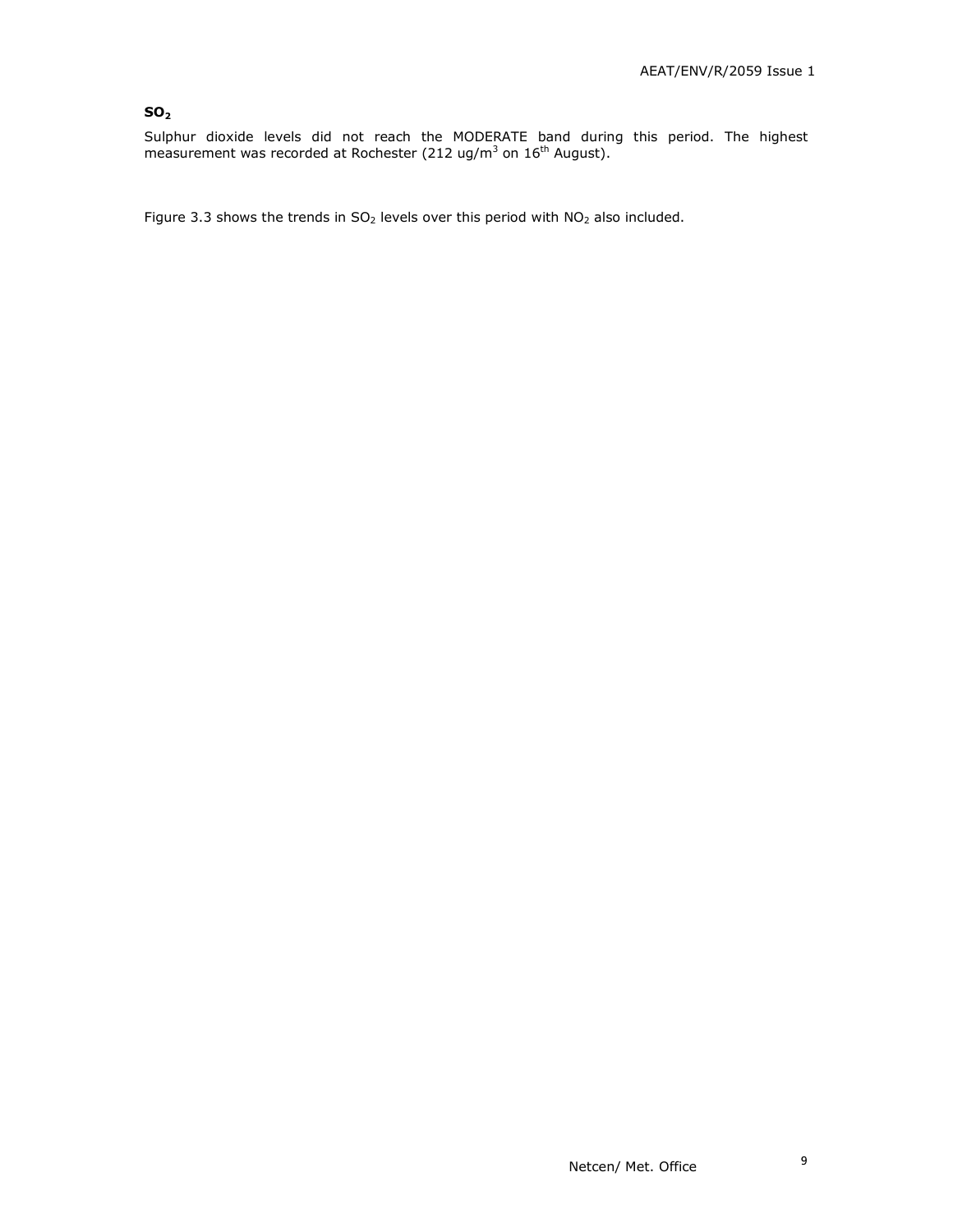AEAT/ENV/R/2059 Issue 1



Netcen/ Met. Officee and the set of the set of the set of the set of the set of the set of the set of the set of the set of the s<br>All the set of the set of the set of the set of the set of the set of the set of the set of the set of the set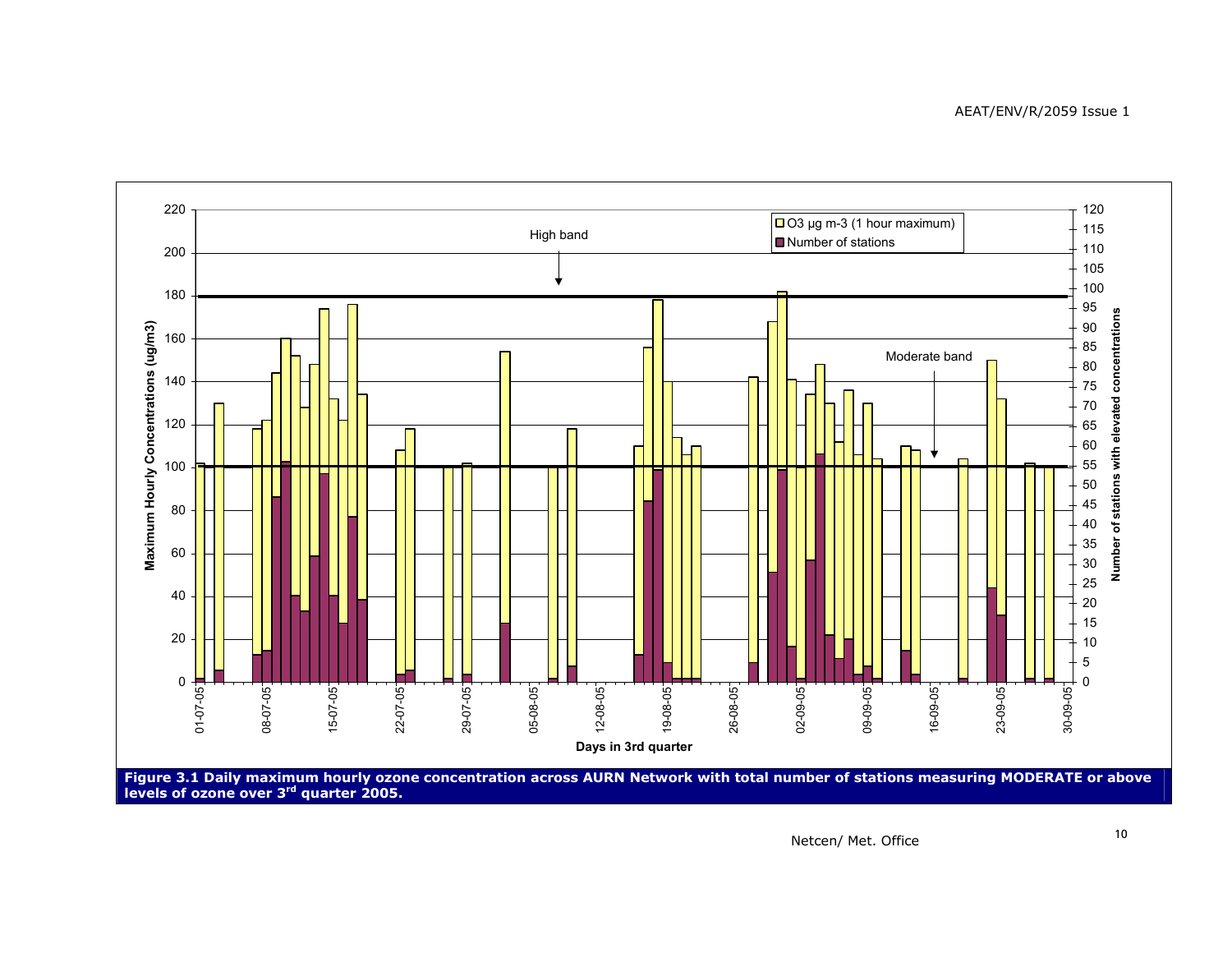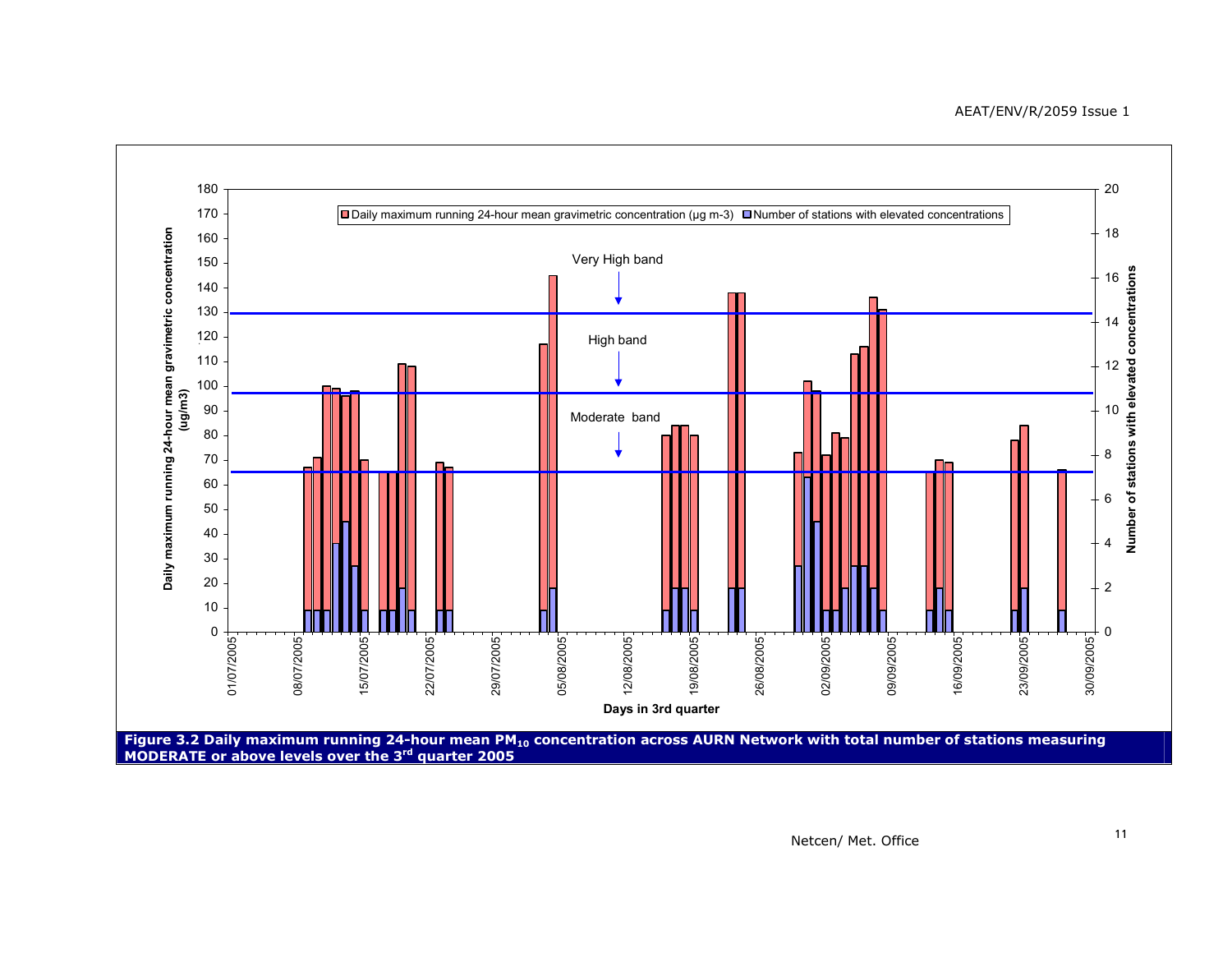

Figure 3.3 Maximum 15 minute average concentrations of SO<sub>2</sub> and hourly average of NO2 across AURN Network with total<br>number of stations measuring MODERATE or above levels over the 3<sup>rd</sup> quarter 2005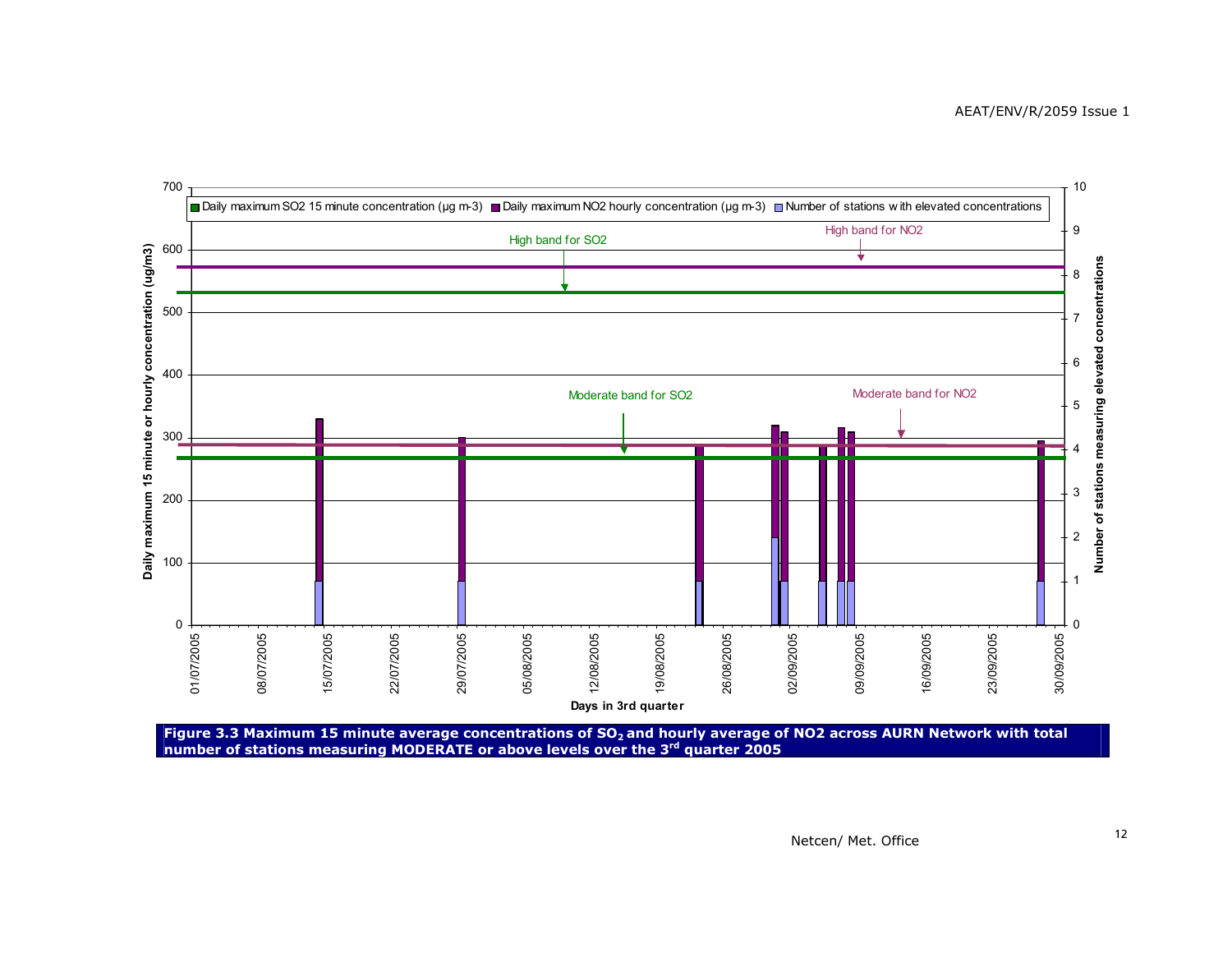

Netcen/ Met. Office Netcen/ Met. Office

> AEAT/ENV/R/2059 Issue 1 AEAT/ENV/R/2059 Issue

 $\mathbf{L}$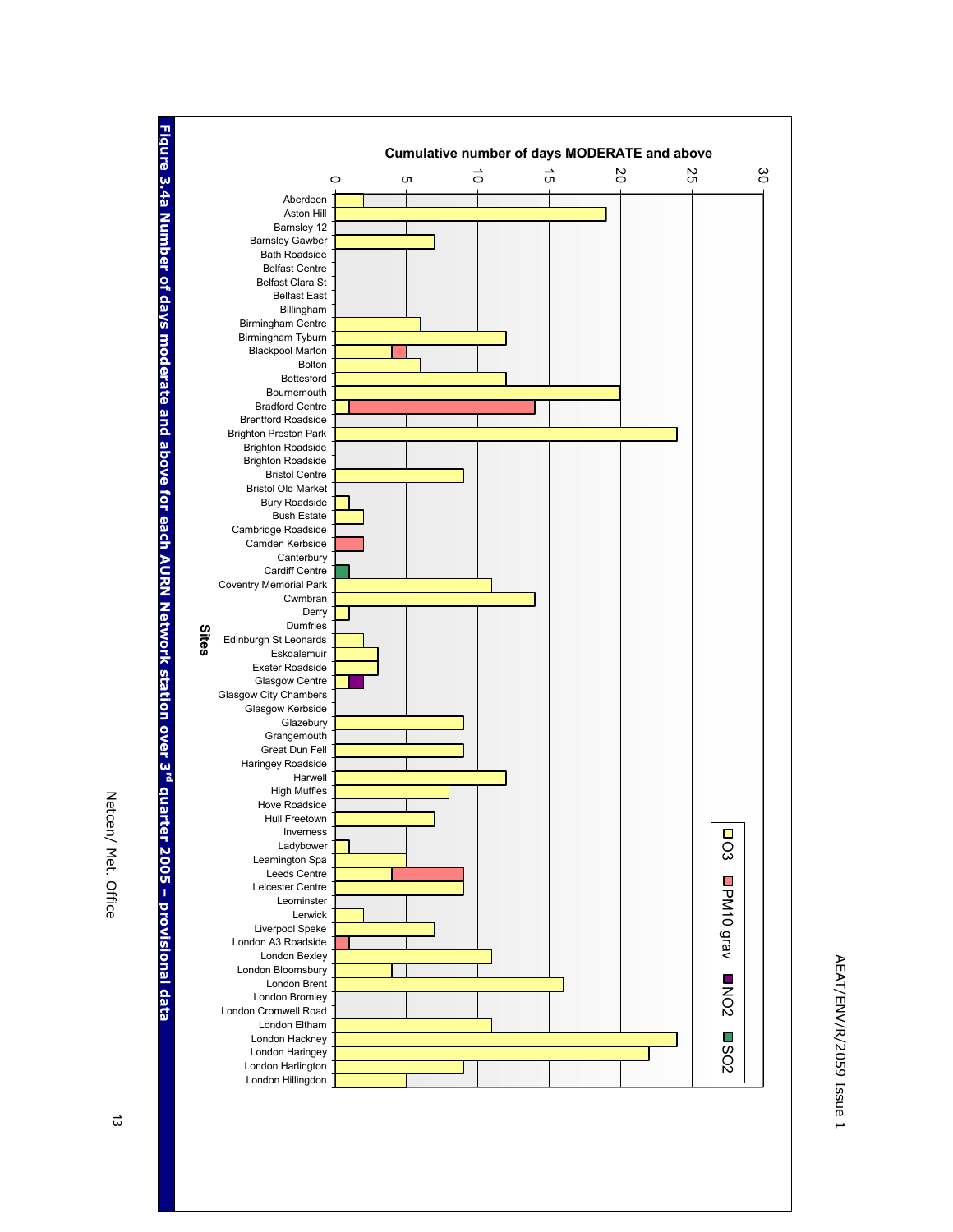

Netcen/ Met. Office Netcen/ Met. Office

> AEAT/ENV/R/2059 Issue 1 AEAT/ENV/R/2059 Issue

 $\mathbf{L}$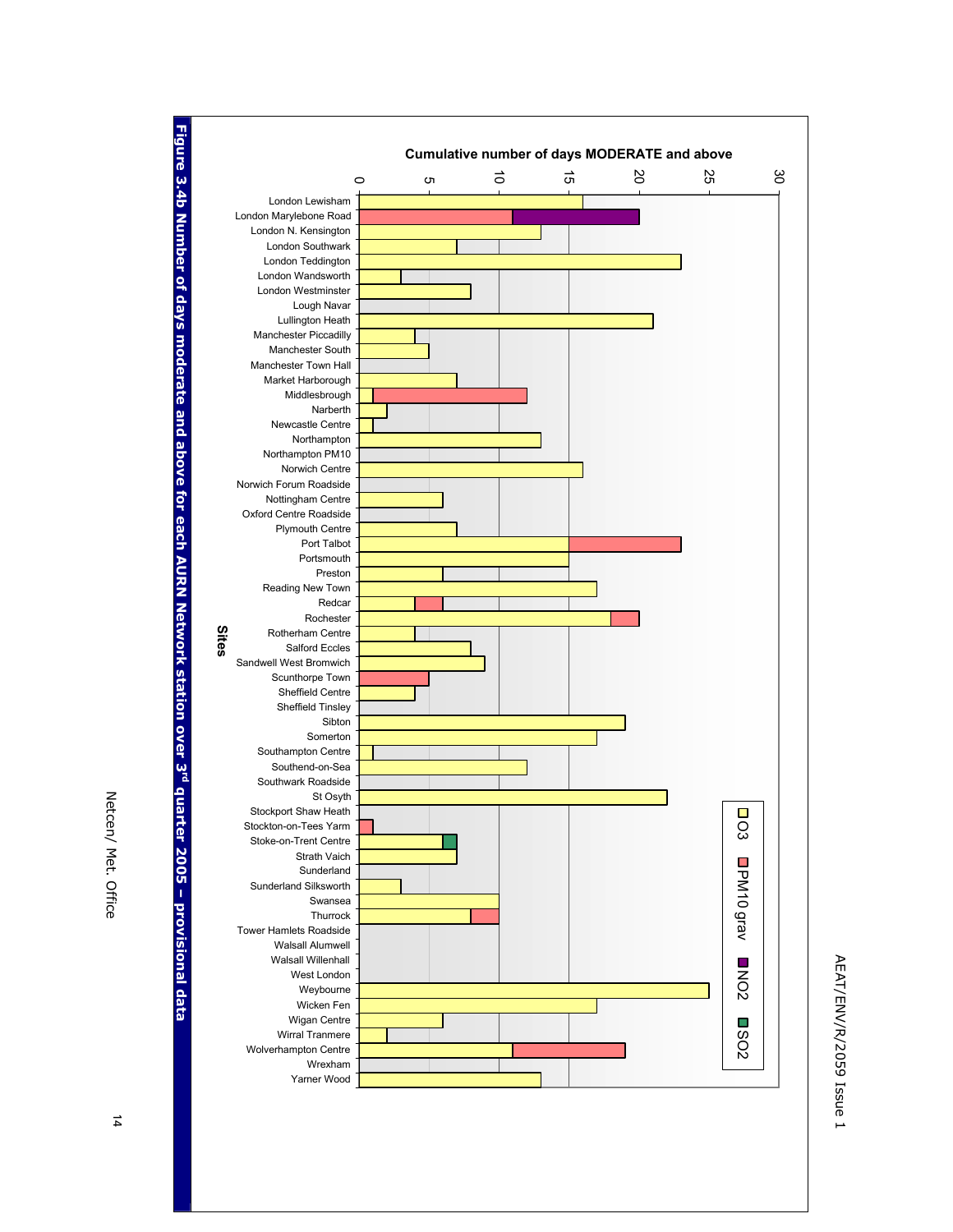# 4 Breakdowns in the service

All bulletins were successfully delivered to the Air Quality Communications contractor on time. There were no reported breakdowns in the service over this three-month period.

## 5 Additional or enhanced forecasts

No formal enhanced forecasts can be issued until the format of the enhanced service has been agreed with Defra and the Devolved Administrations.

The air pollution forecast is always re-issued to Teletext, Web and Freephone services at 10.00 local time each day, but will only be updated when the pollution situation is changing.

The bi-weekly air pollution outlooks have continued to be delivered successfully to Defra and other government departments by email on Tuesdays and Fridays.

## 6 Ad-hoc services and analysis

### 6.1 AD-HOC REPORT

One ad-hoc report was issued on the National Air Quality Archive during the reporting period:

Air Pollution Forecasting: Ozone Pollution Episode Report (Friday 27<sup>th</sup> May 2005) by Targa (netcen) and Witham (Met Office) 17/06/2005.

# 7 Ongoing research

Netcen and the Met office will also continue to:

- 1. Investigate ways of using automatic software systems to streamline the activities within the forecasting process, thus allowing forecasters to spend their time more efficiently considering the most accurate forecasts.
- 2. Research the chemistry used in our models, in particular the  $NO<sub>x</sub>$ ->NO<sub>2</sub> conversion used in NAME, and the chemical schemes for secondary  $PM_{10}$  and ozone.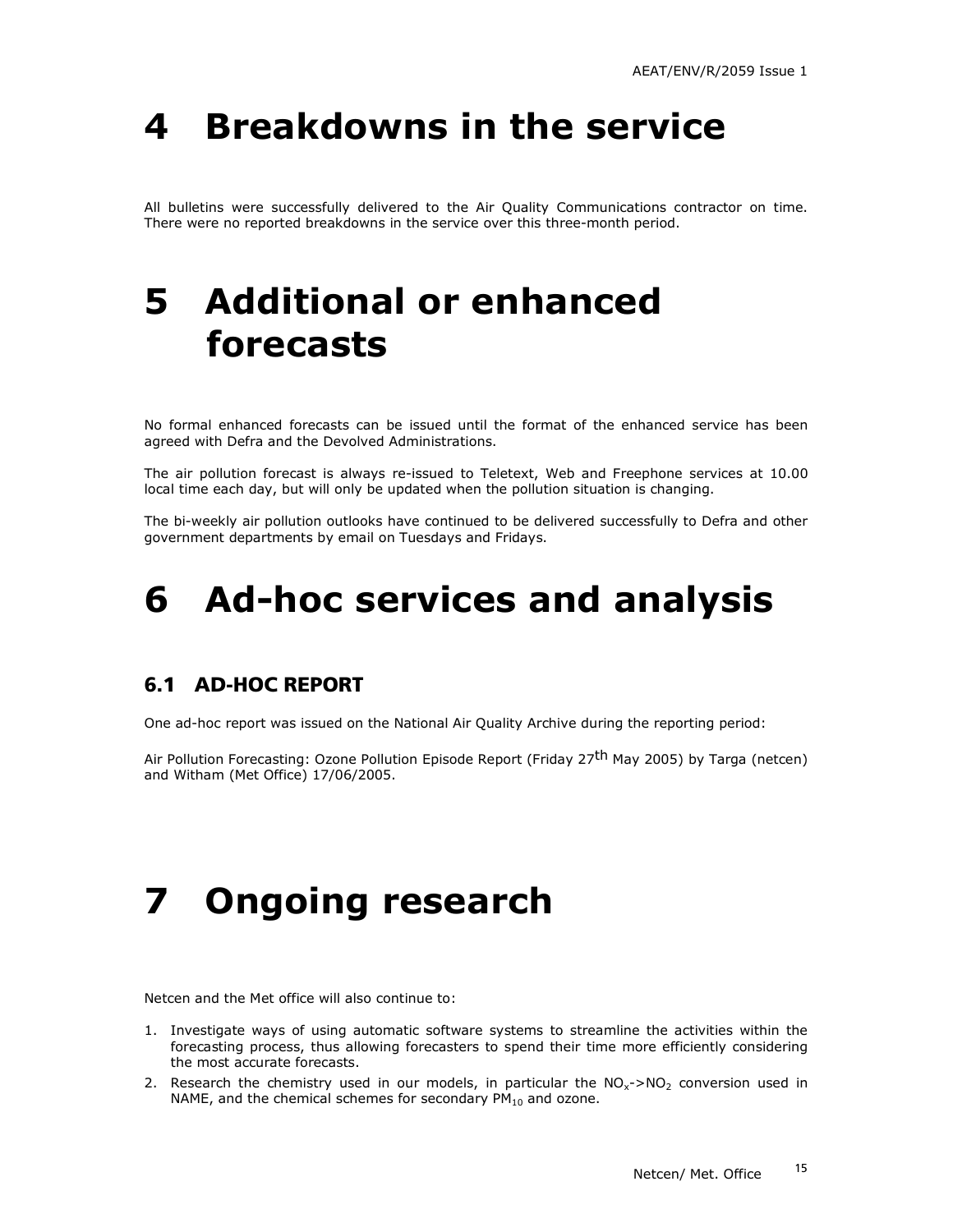- 3. Improve the NAME model runs that can be used for ad-hoc analyses, in particular with regard to investigating the possible long-range transport of  $PM_{10}$  pollution from forest fires in Russia and the long-range transport of particles from Saharan Dust Storms.
- 4. Improve and update the emissions inventories used in our models.

## 8 Forward work plan for October to December 2005

Major tasks include:

- **Demoglementally air pollution forecasting activities.**
- ▶ Ongoing improvements to NAME model, including:
	- o Improved modelling over steep topographical gradients
	- o Higher resolution model runs with reduced statistical noise
	- o Update of emissions inventory used in the model.
- Publication of quarters 2 and 3 2005 reports on the Air Quality Archive Web Site.
- Plan the next AQ forecasting seminar to be held by Netcen in April 2006

## 9 Hardware and software inventory

Defra and the Devolved Administrations own the code for the ozone and secondary  $PM_{10}$  models, but not the graphical interface for these. Defra and the Devolved Administrations own the software for delivering the air pollution forecast to the Air Quality Communications system. Defra and the Devolved Administrations also own the web pages used to display the forecasts.

No computer hardware being used on this project is currently owned by Defra and the Devolved Administrations.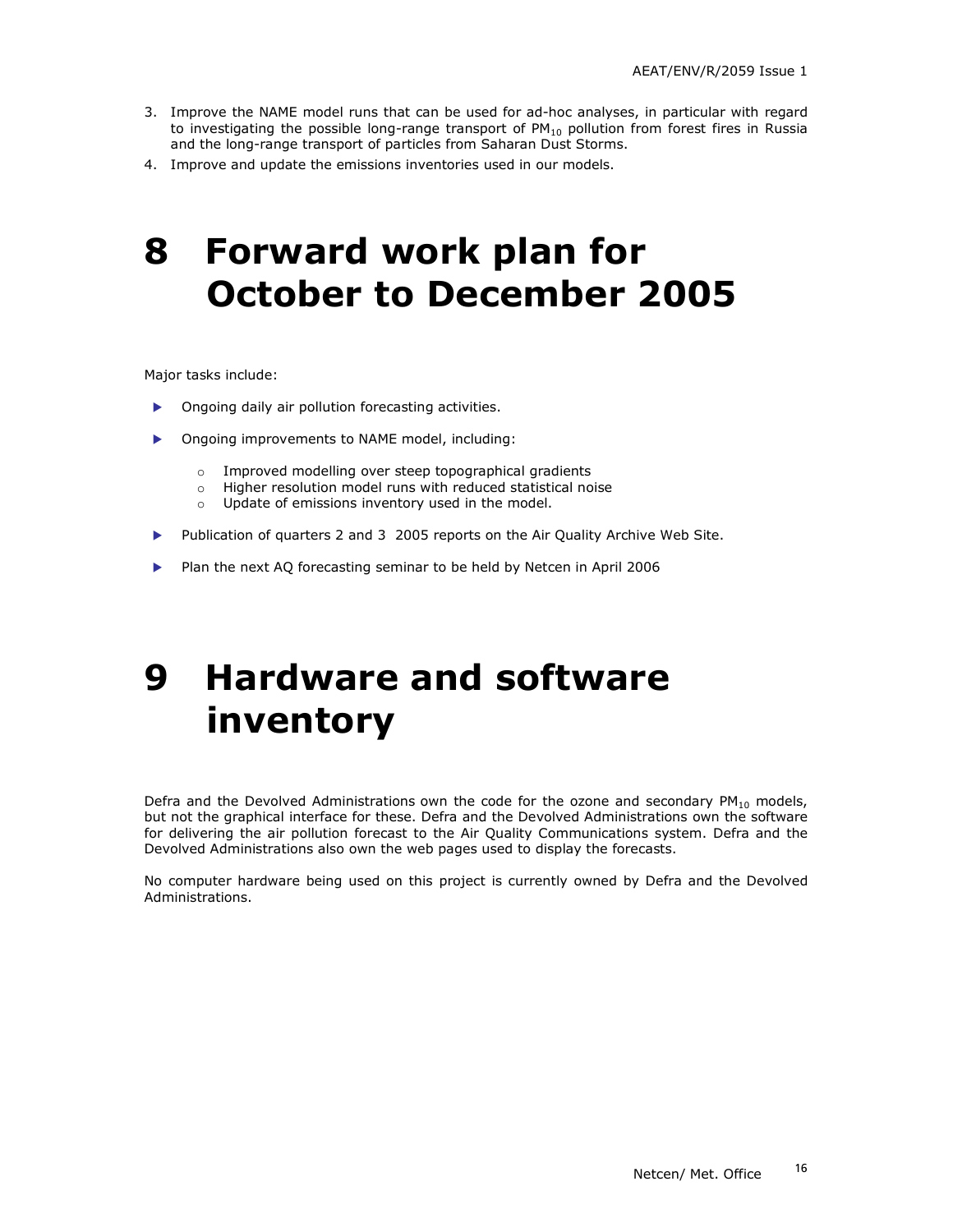# Appendix 1 - Air Pollution Index

### **CONTENTS**

1 Table showing the Air Pollution index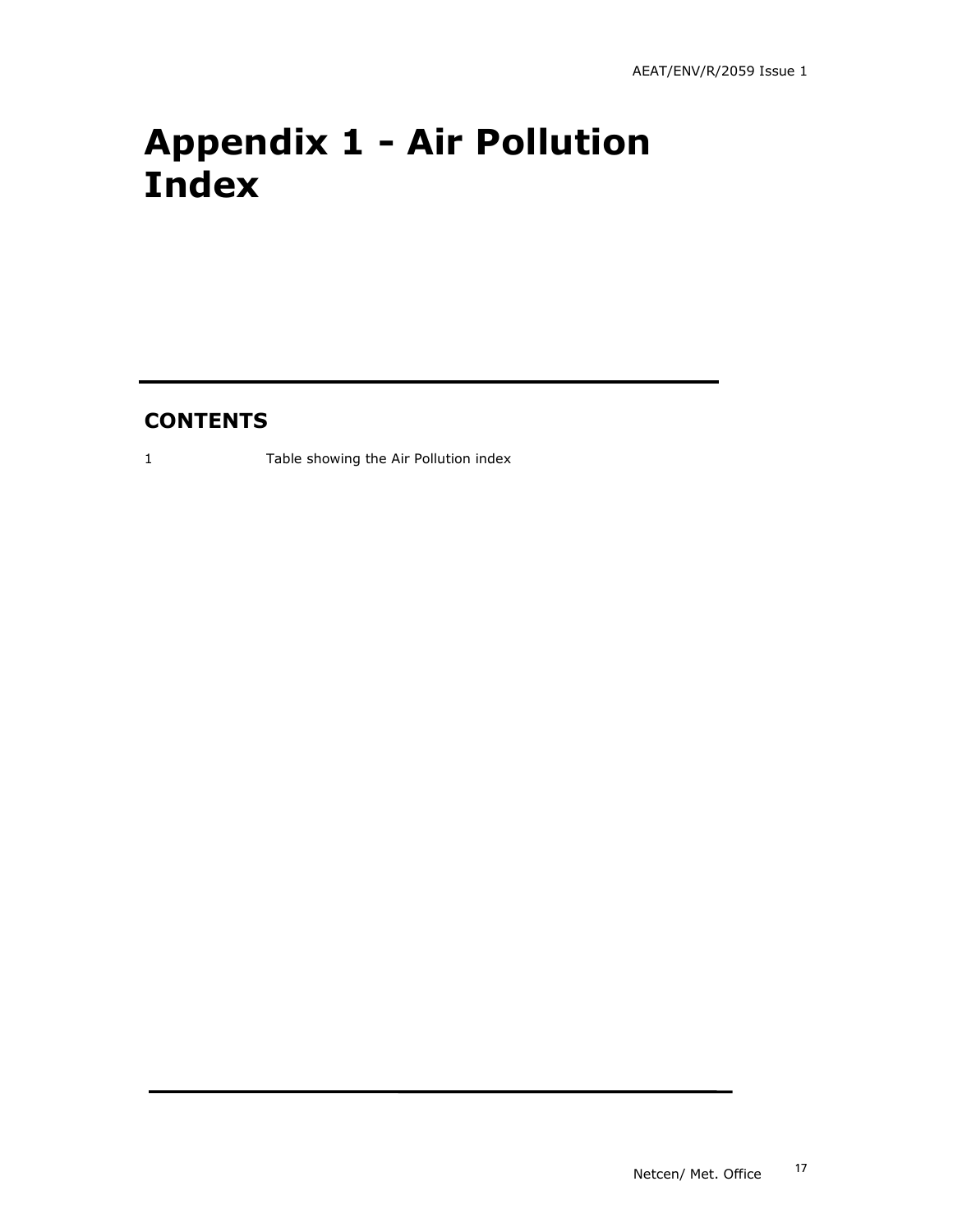### AEAT/ENV/R/2059 Issue 1

### The UK Air Pollution Indices

| <b>Old</b><br><b>Banding</b> | <b>Index</b> | Ozone 8-hourly/<br><b>Hourly mean</b> |                | <b>Nitrogen Dioxide</b><br><b>Hourly Mean</b> |                | <b>Sulphur Dioxide</b><br><b>15-Minute Mean</b> |                | <b>Carbon Monoxide</b><br><b>8-Hour Mean</b> |               | <b>PM<sub>10</sub> Particles</b><br><b>24-Hour Mean</b> |
|------------------------------|--------------|---------------------------------------|----------------|-----------------------------------------------|----------------|-------------------------------------------------|----------------|----------------------------------------------|---------------|---------------------------------------------------------|
|                              |              | $\mu$ gm <sup>-3</sup>                | ppb            | $\mu$ gm <sup>-3</sup>                        | ppb            | $\mu$ gm <sup>-3</sup>                          | ppb            | $mgm^{-3}$                                   | ppm           | gravimetric<br>$\mu$ gm <sup>-3</sup>                   |
| LOW                          |              |                                       |                |                                               |                |                                                 |                |                                              |               |                                                         |
|                              |              | $0 - 32$                              | $0 - 16$       | $0 - 95$                                      | $0 - 49$       | $0 - 88$                                        | $0 - 32$       | $0 - 3.8$                                    | $0.0 - 3.2$   | $0 - 21$                                                |
|                              | 2            | $33 - 66$                             | $17 - 32$      | $96 - 190$                                    | $50 - 99$      | 89-176                                          | $33 - 66$      | $3.9 - 7.6$                                  | $3.3 - 6.6$   | $22 - 42$                                               |
|                              | 3            | 67-99                                 | $33 - 49$      | 191-286                                       | 100-149        | 177-265                                         | 67-99          | $7.7 - 11.5$                                 | $6.7 - 9.9$   | $43 - 64$                                               |
| <b>MODERATE</b>              |              |                                       |                |                                               |                |                                                 |                |                                              |               |                                                         |
|                              | 4            | 100-126                               | $50 - 62$      | 287-381                                       | 150-199        | 266-354                                         | 100-132        | 11.6-13.4                                    | $10.0 - 11.5$ | 65-74                                                   |
|                              | 5            | 127-152                               | $63 - 76$      | $382 - 477$                                   | 200-249        | 355-442                                         | 133-166        | 13.5-15.4                                    | $11.6 - 13.2$ | 75-86                                                   |
|                              | 6            | 153-179                               | 77-89          | 478-572                                       | 250-299        | 443-531                                         | 167-199        | $15.5 - 17.3$                                | 13.3-14.9     | 87-96                                                   |
| <b>HIGH</b>                  |              |                                       |                |                                               |                |                                                 |                |                                              |               |                                                         |
|                              |              | 180-239                               | $90 - 119$     | 573-635                                       | 300-332        | 532-708                                         | 200-266        | $17.4 - 19.2$                                | $15.0 - 16.5$ | $97 - 107$                                              |
|                              | 8            | 240-299                               | 120-149        | 636-700                                       | 333-366        | 709-886                                         | 267-332        | $19.3 - 21.2$                                | $16.6 - 18.2$ | 108-118                                                 |
|                              | 9            | 300-359                               | 150-179        | 701-763                                       | 367-399        | 887-1063                                        | 333-399        | $21.3 - 23.1$                                | $18.3 - 19.9$ | 119-129                                                 |
| <b>VERY HIGH</b>             |              |                                       |                |                                               |                |                                                 |                |                                              |               |                                                         |
|                              | 10           | $\geq$ 360 $\mu$ gm <sup>-3</sup>     | $\geq 180$ ppb | $\geq$ 764 µgm <sup>-3</sup>                  | $\geq 400$ ppb | $≥1064 \mu g m^{-3}$                            | $\geq 400$ ppb | $\geq$ 23.2 mgm <sup>-3</sup>                | $\geq$ 20 ppm | $\geq$ 130 μgm <sup>-3</sup>                            |

| <b>Old Banding</b> | <b>New Index</b> | <b>Health Descriptor</b>                                                                                                            |  |  |  |  |  |  |
|--------------------|------------------|-------------------------------------------------------------------------------------------------------------------------------------|--|--|--|--|--|--|
| <b>LOW</b>         |                  |                                                                                                                                     |  |  |  |  |  |  |
|                    |                  |                                                                                                                                     |  |  |  |  |  |  |
|                    |                  | Effects are unlikely to be noticed even by individuals who know they are sensitive to air pollutants                                |  |  |  |  |  |  |
|                    |                  |                                                                                                                                     |  |  |  |  |  |  |
| <b>MODERATE</b>    |                  |                                                                                                                                     |  |  |  |  |  |  |
|                    |                  |                                                                                                                                     |  |  |  |  |  |  |
|                    |                  | Mild effects unlikely to require action may be noticed amongst sensitive individuals                                                |  |  |  |  |  |  |
|                    | 6                |                                                                                                                                     |  |  |  |  |  |  |
| <b>HIGH</b>        |                  |                                                                                                                                     |  |  |  |  |  |  |
|                    |                  | Significant effects may be noticed by sensitive individuals and action to avoid or reduce these effects may be needed (e.g.         |  |  |  |  |  |  |
|                    |                  | reducing exposure by spending less time in polluted areas outdoors). Asthmatics will find that their "reliever inhaler is likely to |  |  |  |  |  |  |
|                    | q                | reverse the effects on the lung.                                                                                                    |  |  |  |  |  |  |
| <b>VERY HIGH</b>   |                  |                                                                                                                                     |  |  |  |  |  |  |
|                    | 10               | The effects on sensitive individuals described for "HIGH" levels of pollution may worsen.                                           |  |  |  |  |  |  |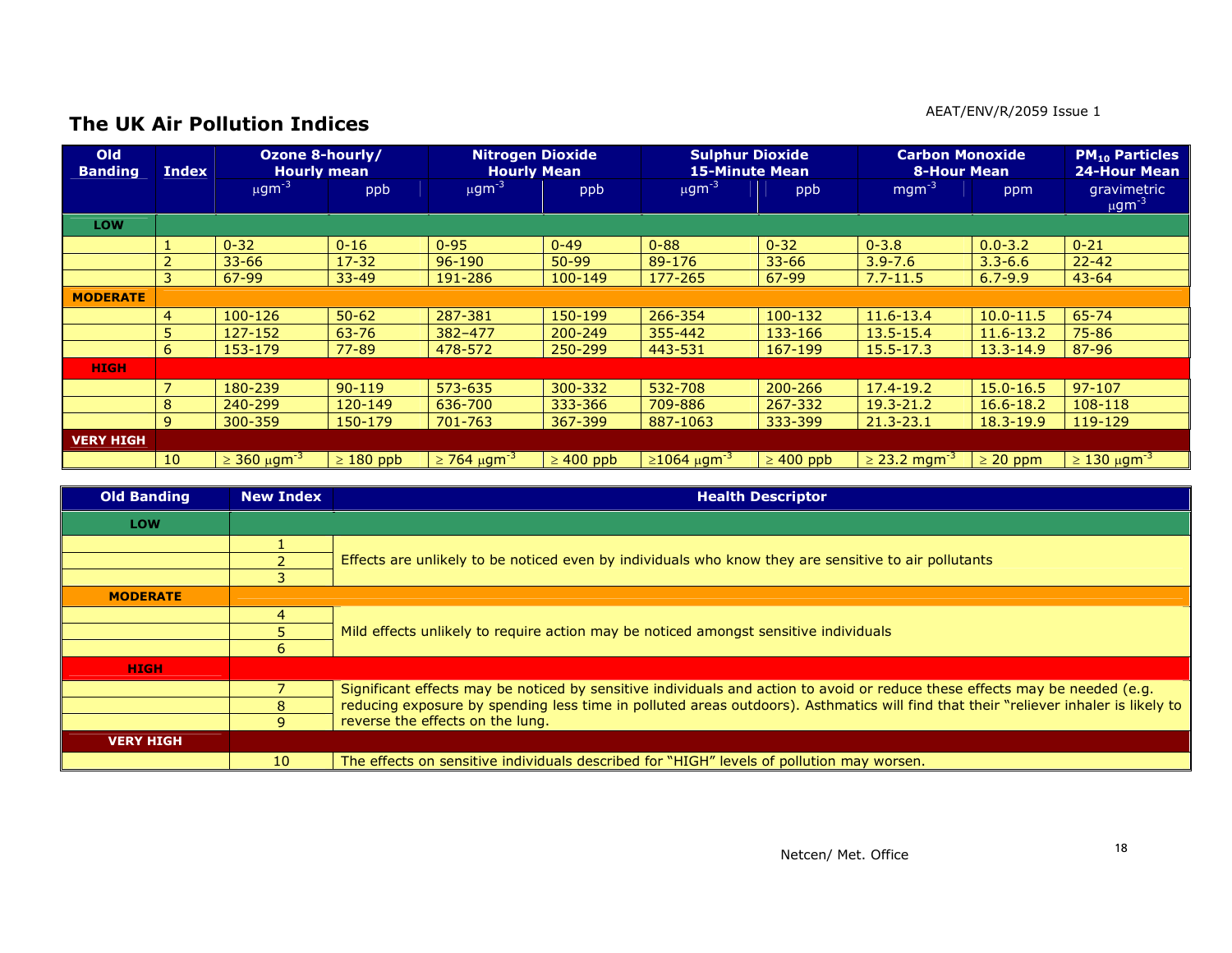AEAT/ENV/R/2059 Issue 1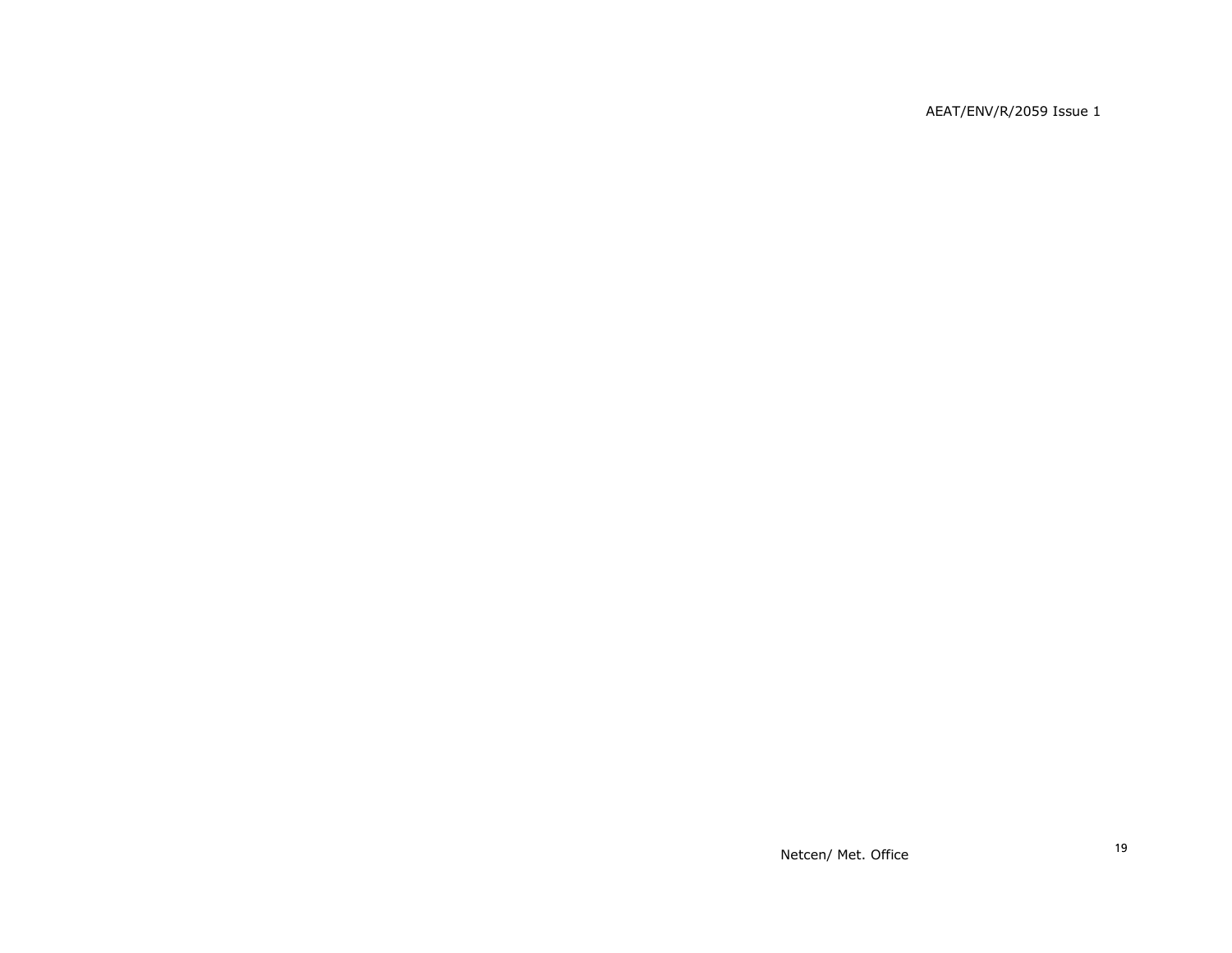# Appendix 2 - Forecasting Zones and Agglomerations

### **CONTENTS**

| Table showing the Air Pollution Forecasting Zones and Agglomerations, |
|-----------------------------------------------------------------------|
| together with populations (based on 2001 Census).                     |
| Map of Forecasting Zones and Agglomerations.                          |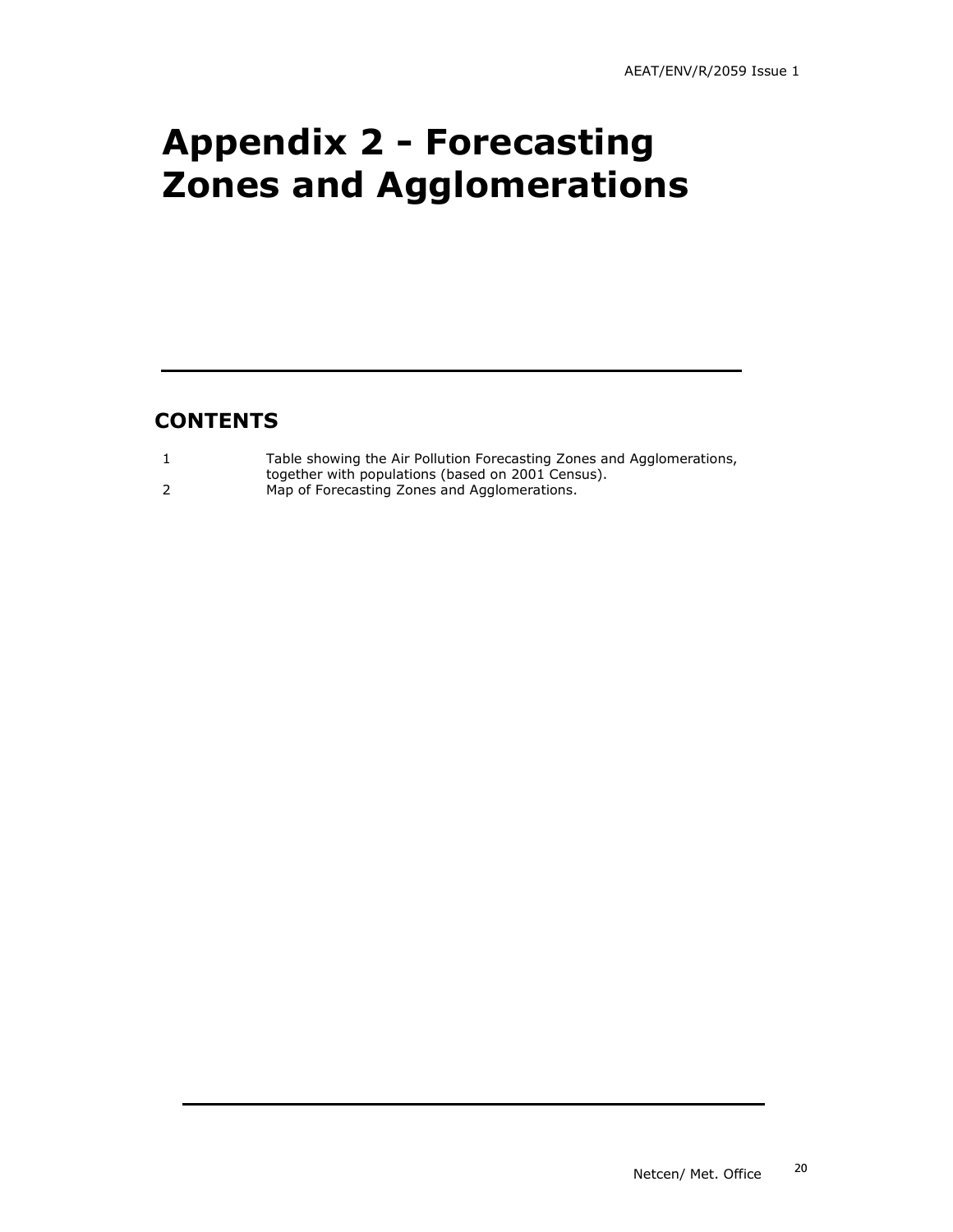### Forecasting Zones

| <b>Zone</b>                      | <b>Population</b> |
|----------------------------------|-------------------|
|                                  |                   |
| <b>East Midlands</b>             | 3084598           |
| <b>Eastern</b>                   | 5119547           |
| <b>Greater London</b>            | 8278251           |
| <b>North East</b>                | 1635126           |
| <b>North West and Merseyside</b> | 3671986           |
| <b>South East</b>                | 6690881           |
| <b>South West</b>                | 4364704           |
| <b>West Midlands</b>             | 2970505           |
| <b>Yorkshire and Humberside</b>  | 2816363           |
|                                  |                   |
| <b>South Wales</b>               | 1578773           |
| <b>North Wales</b>               | 720022            |
|                                  |                   |
| <b>Central Scotland</b>          | 1813314           |
| <b>Highland</b>                  | 380062            |
| <b>North East Scotland</b>       | 1001499           |
| <b>Scottish Borders</b>          | 254690            |
|                                  |                   |
| <b>Northern Ireland</b>          | 1104991           |

#### Forecasting Agglomerations

| <b>Agglomeration</b>                   | <b>Population</b> |
|----------------------------------------|-------------------|
|                                        |                   |
| <b>Brighton/Worthing/Littlehampton</b> | 461181            |
| <b>Bristol Urban Area</b>              | 551066            |
| <b>Greater Manchester Urban Area</b>   | 2244931           |
| <b>Leicester</b>                       | 441213            |
| Liverpool Urban Area                   | 816216            |
| <b>Nottingham Urban Area</b>           | 666358            |
| <b>Portsmouth</b>                      | 442252            |
| <b>Sheffield Urban Area</b>            | 640720            |
| <b>Tyneside</b>                        | 879996            |
| West Midlands Urban Area               | 2284093           |
| West Yorkshire Urban Area              | 1499465           |
|                                        |                   |
| <b>Cardiff</b>                         | 327706            |
| Swansea/Neath/Port Talbot              | 270506            |
|                                        |                   |
| <b>Edinburgh Urban Area</b>            | 452194            |
| <b>Glasgow Urban Area</b>              | 1168270           |
|                                        |                   |
| <b>Belfast</b>                         | 580276            |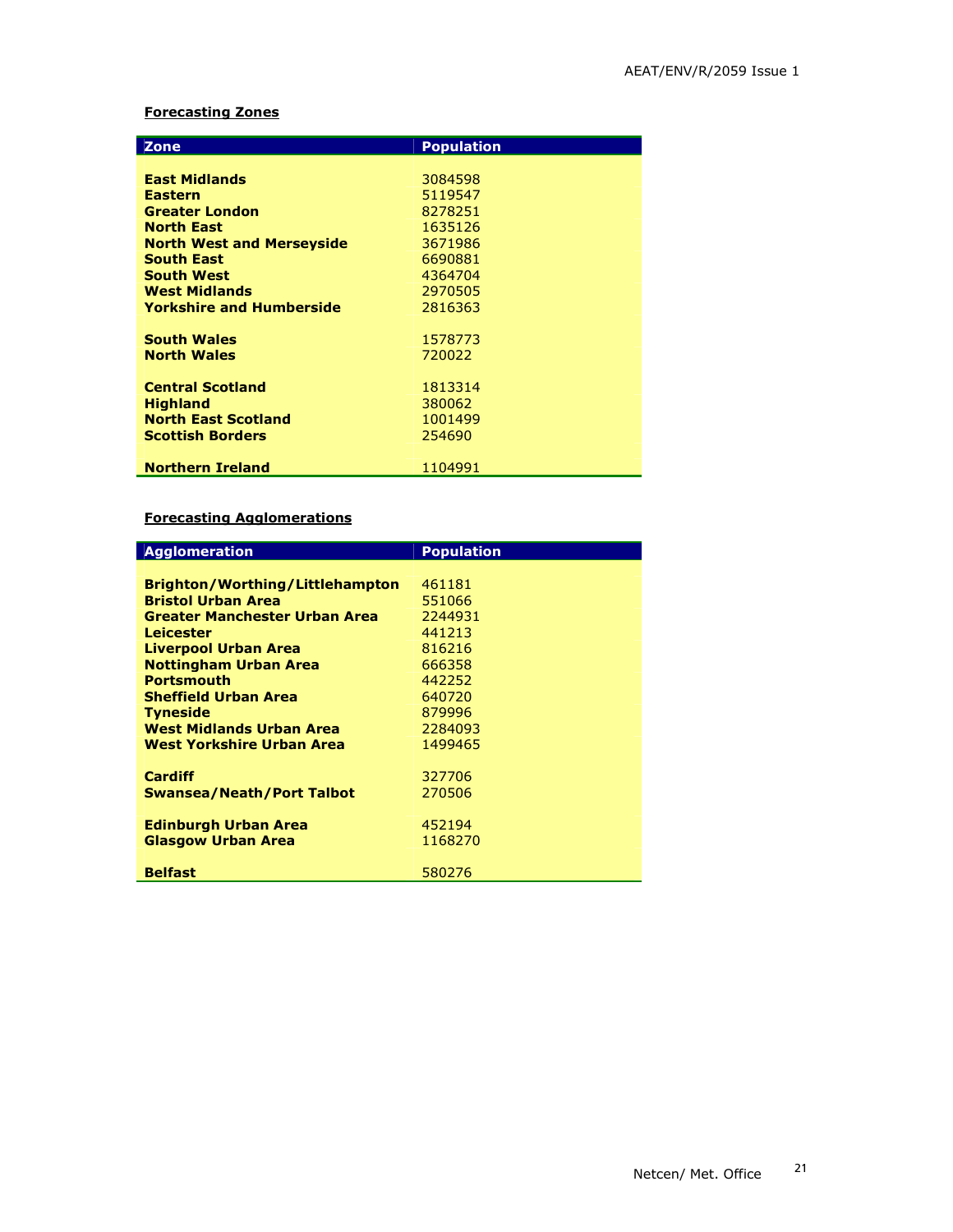

Map of UK forecasting zones and agglomerations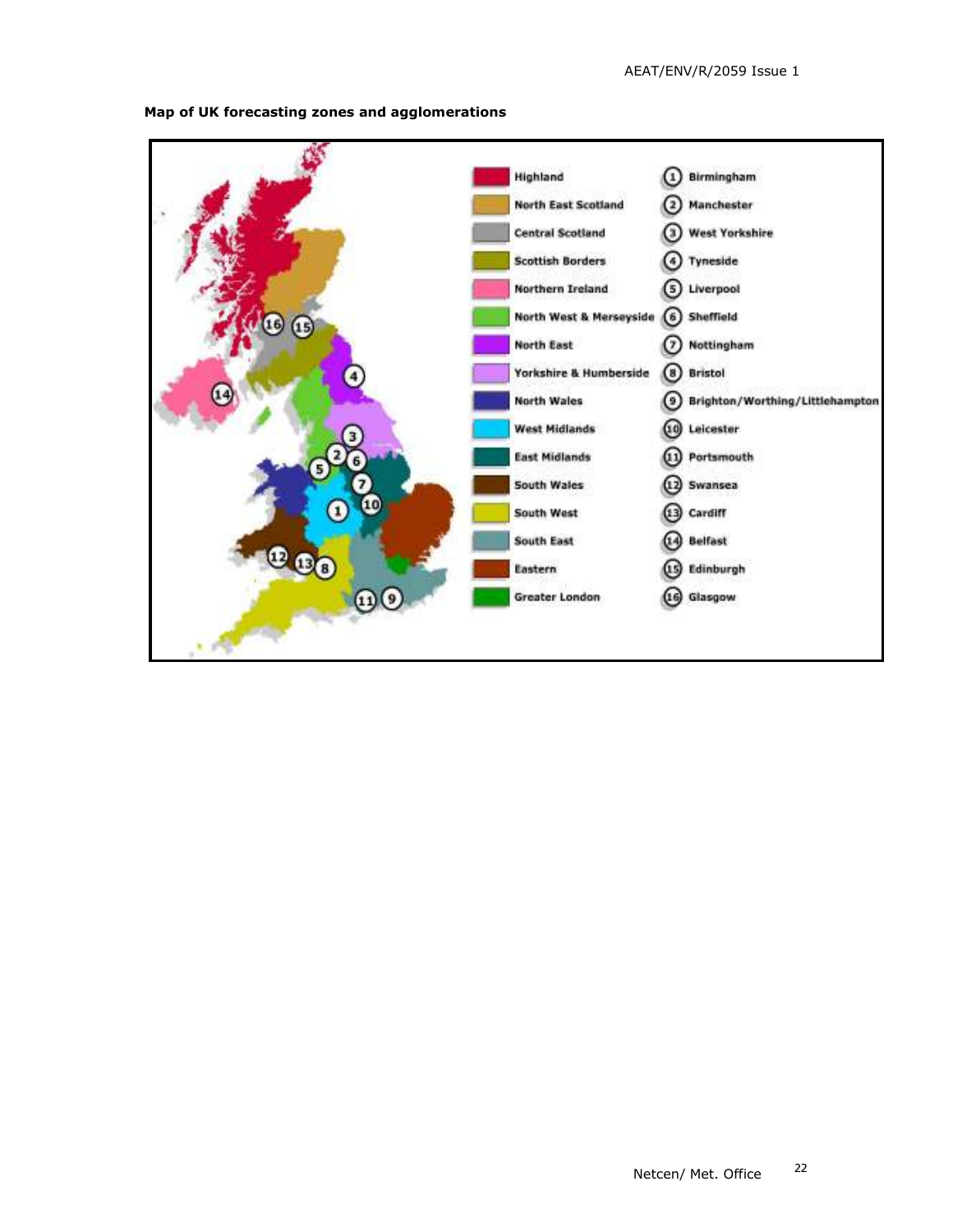### Appendix 3 – Worked Example of How UK Forecasting Success and Accuracy Rates are Calculated.

### **CONTENTS**

1 Worked Example